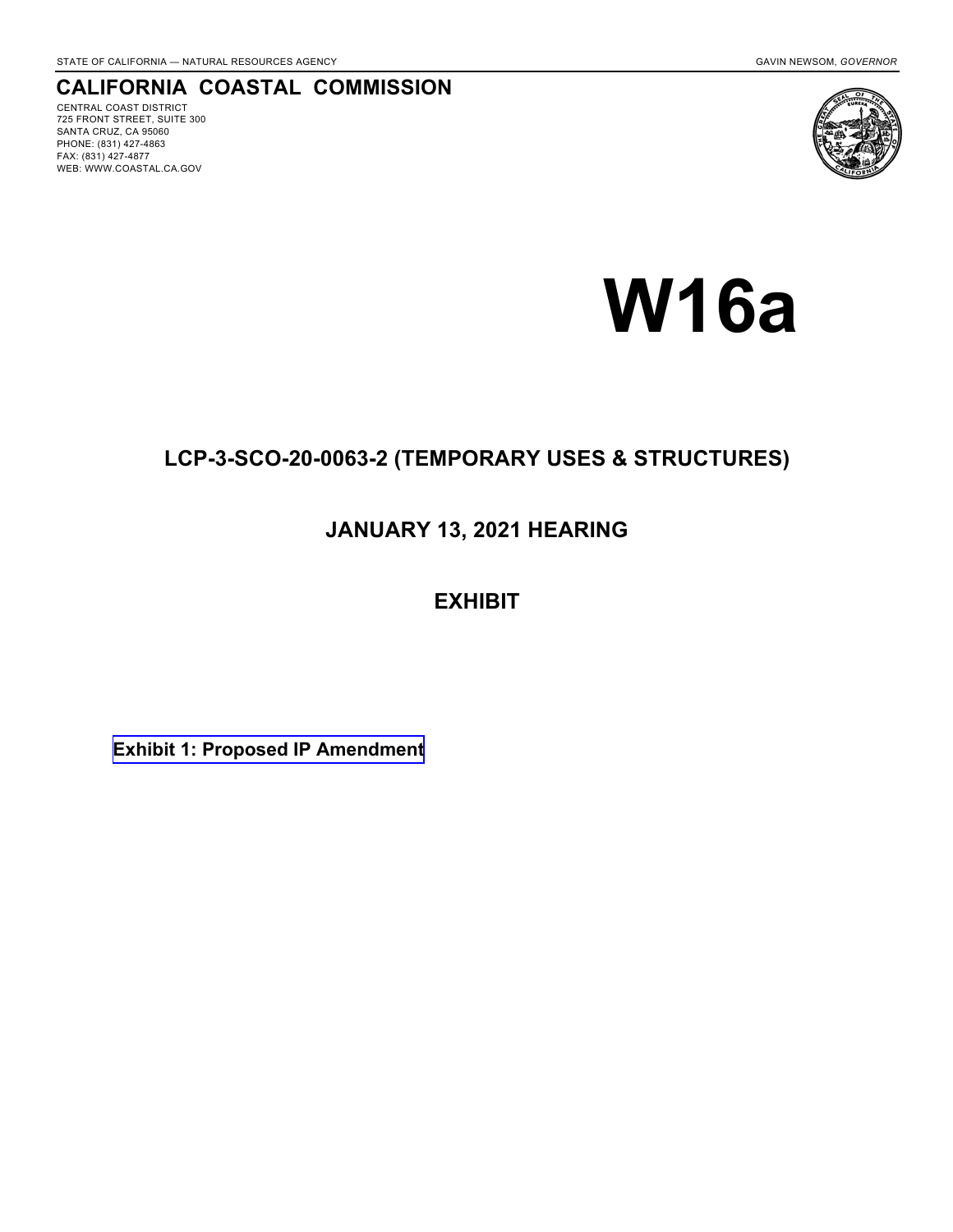## ORDINANCE NO.

<span id="page-1-0"></span>**ORDINANCE AMENDING SANTA CRUZ COUNTY CODE SECTIONS 13.10.332, 13.10.342, 13.10.611, 13.10.613, AND 13.10.700 AND ADDING SECTIONS 13.10.612 AND 13.10.616 TO ESTABLISH AND UPDATE REGULATIONS FOR ACCESSORY STRUCTURES IN RESIDENTIAL ZONE DISTRICTS, HOME OCCUPATIONS, AND TEMPORARY USES AND STRUCTURES; AND AMENDING SECTION 13.10.690 TO ALIGN HOSTED RENTAL REGULATIONS WITH VACATION RENTAL REGULATIONS**

The Board of Supervisors does ordain as follows:

#### **SECTION I**

Santa Cruz County Code Section 13.10.332, Commercial Uses Chart, and Section 13.10.342, Industrial Uses Chart, are amended to delete temporary uses provisions, as follows:

#### **COMMERCIAL USES CHART**

| <b>USE</b>                                                 |  |              | PA VA CT C-1 C-2 C-4 |       |
|------------------------------------------------------------|--|--------------|----------------------|-------|
| Temporary uses (See SCCC 13.10.700-T definition), such as: |  |              |                      |       |
| <b>Carnivals and circuses</b>                              |  |              |                      |       |
| Christmas tree sales lots                                  |  | 3            |                      | 3     |
| Outdoor sales not to exceed 4 per year on any site         |  | 3            | 3                    | З     |
| <b>INDUSTRIAL USES CHART</b>                               |  |              |                      |       |
| <b>USES</b>                                                |  | M-1          | M-2                  | $M-3$ |
| Temporary uses (see SCCC 13.10.700-T definition), such as: |  | $\mathbf{3}$ | 3                    |       |
| <b>Carnivals and circuses</b>                              |  |              |                      |       |
| Christmas tree sales lots                                  |  |              |                      |       |

Outdoor sales, not to exceed 4 per year on any site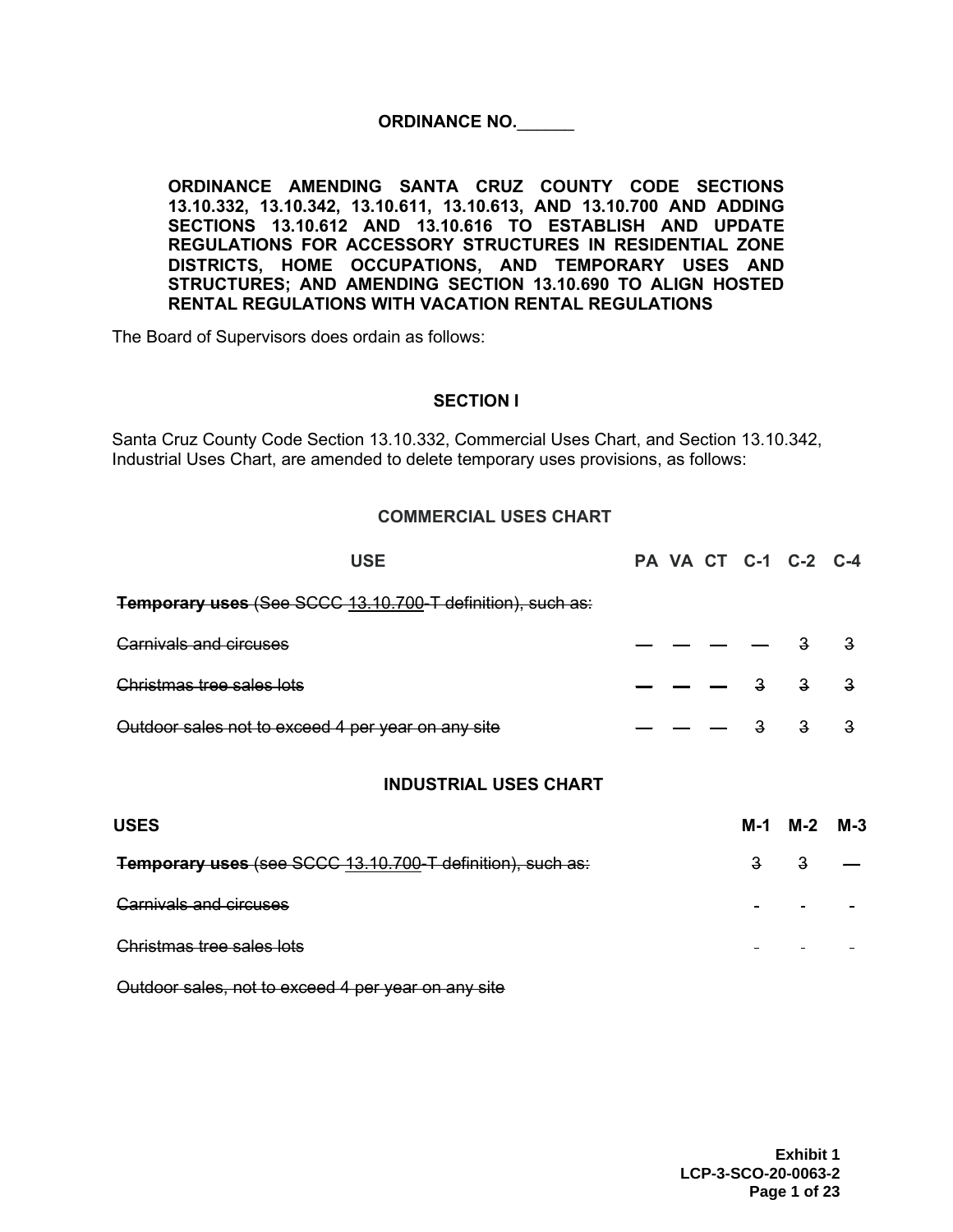## **SECTION II**

Santa Cruz County Code Chapter 13.10, Zoning Regulations, Part VI, Regulations for Special Uses, Article I. Accessory Structures and Uses is amended to include the following changes and additions:

**13.10.611 Accessory Structures in Residential Zone Districts 13.10.612 Cargo and Shipping Containers Used as Accessory Structures 13.10.613 Home Occupations as Secondary Uses 13.10.616 Temporary Permits, Uses, and Structures**

## **SECTION III**

Santa Cruz County Code Sections 13.10.611 and 13.10.613 are amended and Sections 13.10.612 and 13.10.616 are added as follows:

## **Part VI. REGULATIONS FOR SPECIAL USES**

## **Article I. Accessory, Temporary, and Secondary Structures and Uses**

#### **13.10.611 Accessory structures in residential zone districts.**

(A) Purpose. It is the purpose of this section to provide for the orderly regulation of residential accessory structures allowed as a use in any zone district, to ensure that accessory structures are subordinate and incidental to the main structure or main use of the land, and to provide notice to future and current property owners that illegal conversion of any accessory structure is subject to civil penalties. This section does not address accessory dwelling units (ADU), nor is an accessory structure in a residential zone district considered an ADU.

- (B) Application Requirements.
	- (1) The proposed use of the structure shall be specified.

(2) Applications for habitable accessory structures and nonhabitable accessory structures shall be processed as specified in Tables 13.10.611-1 and 13.10.611-2.

(3) The regulations of this section are intended to complement and be implemented consistent with the allowed uses in residential zone districts listed in SCCC 13.10.322(B) and regulations for accessory structures found in SCCC 13.10.323(E)(6).

(C) Restriction on Accessory Structures.

(1) Any accessory structure shall be clearly appurtenant, subordinate, and incidental to the main structure or main use of the land as specified in the purposes of the appropriate zone district.

(2) Regulations on amenities for accessory structures on parcels with a main residence are as indicated in Table 13.10.611-1: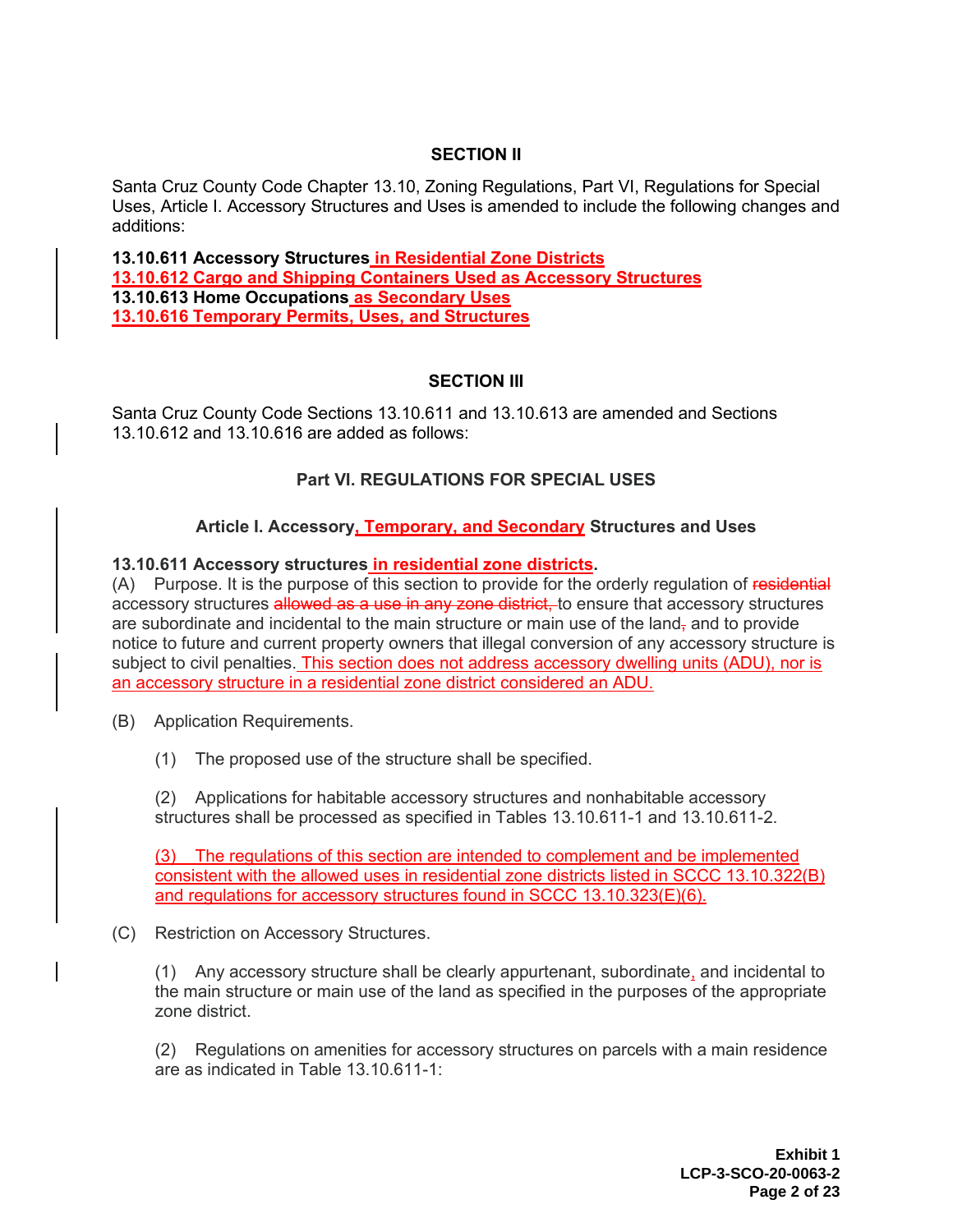## **Table 13.10.611-1**

#### **AMENITIES REGULATIONS FOR ACCESSORY STRUCTURES IN RESIDENTIAL ZONE DISTRICTS**

**Note:** In the Coastal Zone, a Coastal Development Permit may be required per SCCC 13.20. For regulations governing ADUs, see SCCC 13.10.681.

| <b>Amenity</b>                                                           | <b>Nonhabitable</b>                                                                                                                                                  | <b>Habitable</b>                                                                                                            |
|--------------------------------------------------------------------------|----------------------------------------------------------------------------------------------------------------------------------------------------------------------|-----------------------------------------------------------------------------------------------------------------------------|
| Utility Ssink: outdoor non-<br>enclosed shower                           | Allowed                                                                                                                                                              | Allowed                                                                                                                     |
| Toilet; lavatory sink <sup>1</sup>                                       | Pool cabanas: Allowed<br>All other uses: Not allowed unless a<br>Level IV use approval is obtained<br>(see subsection (C)(6) of this<br>section)Allowed <sup>1</sup> | Not allowed unless a Level IV<br>use approval is obtained (see<br>subsection (C)(6) of this<br>section)Allowed <sup>1</sup> |
| Shower and/or bathtub                                                    | Pool cabanas: Shower Aallowed <sup>1</sup><br>All other uses: Not allowed                                                                                            | Not aAllowed <sup>1</sup>                                                                                                   |
| Washer/dryer and water<br>heater                                         | Allowed                                                                                                                                                              | Allowed                                                                                                                     |
| Insulation/sheet rock or<br>other finished wall<br>covering              | <b>Both allowed</b>                                                                                                                                                  | <b>Both required</b>                                                                                                        |
| Built-in heating/cooling                                                 | Not allowed                                                                                                                                                          | Heating: Required<br>Cooling: Allowed                                                                                       |
| Kitchen facilities,<br>excluding sink, as defined<br>in SCCC 13.10.700-K | Not allowed                                                                                                                                                          | Not allowed, unless approved as<br>an ADU under SCCC 13.10.681                                                              |
| <b>Electrical service</b><br>maximum                                     | 100A/220V/single phase maximum<br>unless a Level IV administrative<br>use <b>approval permit</b> is obtained                                                         | 100A/220V/single phase<br>maximum unless a Level IV<br>administrative use<br>approvalpermit is obtained                     |
| Separate electric meter                                                  | Not allowed unless a Level IV<br>administrative use approval permit<br>is obtained                                                                                   | Not allowed unless a Level IV<br>administrative use approval<br>permit is obtained                                          |
| Use for sleeping purposes                                                | Not allowed                                                                                                                                                          | Allowed                                                                                                                     |
| Rent, let, or lease as an<br>independent dwelling<br>unitADU             | Not allowed<br>1 On porcela legal them 40 cores in mentioning of one bobitable or pophobitable excessor interactive                                                  | Not allowed, unless approved as<br>an ADU under SCCC 13.10.681<br>with standard kitchen                                     |

<sup>1</sup>On parcels less than 10 acres, a maximum of one habitable or nonhabitable accessory structure with any combination of toilet, lavatory sink, shower and/or bathtub is permitted if consistent with tables 13.10.611-1 and 13.10.611-2. On parcels 10 acres or larger, a maximum of two accessory structures with any combination of toilet, lavatory sink, shower and/or bathtub are permitted if consistent with tables 13.10.611-1 and 13.10.611-2. When two or more habitable accessory structures exist on a parcel, the second habitable accessory structure and any additional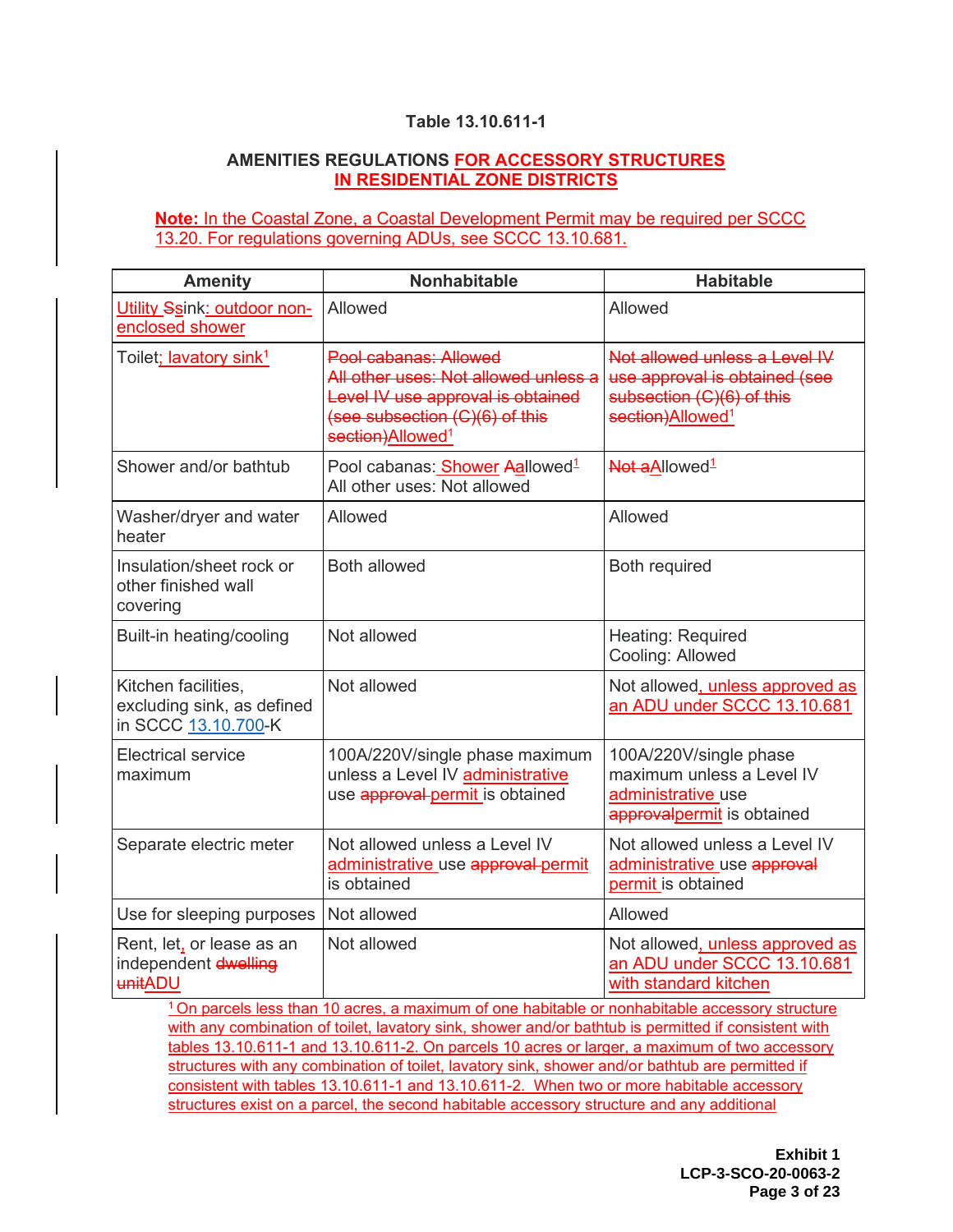habitable accessory structures shall be considered bedrooms for the purpose of calculating fees and determining parking requirements.

(3) Regulations for level of reviewpermit requirements, size, height, number of stories, total number of and locational restrictions for accessory structures in residential zone districts are as indicated in Table 13.10.611-2:

## **Table 13.10.611-2**

#### **LEVEL OF REVIEWPERMIT REQUIREMENTS, SIZE, HEIGHT, NUMBER OF STORIES, TOTAL NUMBER OF AND LOCATIONAL REGULATIONS FOR ACCESSORY STRUCTURES IN RESIDENTIAL ZONE DISTRICTS**

**Note:** In the Coastal Zone, a Coastal Development Permit may be required per SCCC 13.20. For regulations governing ADUs, see SCCC 13.10.681.

|                                                                             | <b>Nonhabitable</b>                                                                                                                                                                                                                                                                                                                                                                                                                                                                                                                                                                                                                                                                           | <b>Habitable</b>                                                                                                                                                                                                                                                                                                                                                                                                                                                                                                                                                                               |
|-----------------------------------------------------------------------------|-----------------------------------------------------------------------------------------------------------------------------------------------------------------------------------------------------------------------------------------------------------------------------------------------------------------------------------------------------------------------------------------------------------------------------------------------------------------------------------------------------------------------------------------------------------------------------------------------------------------------------------------------------------------------------------------------|------------------------------------------------------------------------------------------------------------------------------------------------------------------------------------------------------------------------------------------------------------------------------------------------------------------------------------------------------------------------------------------------------------------------------------------------------------------------------------------------------------------------------------------------------------------------------------------------|
| Size, story and height<br>restrictions and pPermit<br>required              | Within the urban and rural<br>services lines (USL/RSL): building<br>permit only for up to 640-square-<br>foot size, two story and 28-foot<br>height not to exceed 13 feet in<br>height (as defined by the Zoning<br>Ordinance) and in compliance with<br>standards for detached ADUs in<br>SCCC 13.10.681(D)(7)(b) <sup>1</sup> ;<br>detached garages limited to two<br>story and 24-foot height and 20-<br>foot exterior wall height (wall<br>height measured from finished<br>grade)<br>Outside the USL/RSL: building<br>permit only for up to 1,000-square-<br>foot size, three story and 28-foot<br>height in compliance with zone<br>district site development<br>standards <sup>1</sup> | <b>Within the USL/RSL: Bbuilding</b><br>permit only-for up to 640-square-<br>foot size, one story and 4713-foot<br>height (as defined by the Zoning<br>Ordinance), or in compliance with<br>the zone district site development<br>standards, whichever is more<br>restrictive <sup>1</sup><br>Outside the USL/RSL: building<br>permit only for up to 1,000 square-<br>foot size, in compliance with zone<br>district site development<br>standards <sup>1</sup><br>In any area: ADUs subject to ADU<br>regulations Standards for<br>accessory dwelling units can be<br>found in SCCC 13.10.681 |
| Permit required if<br>exceeds size restrictions                             | Outside the <i>urban</i> services line<br>(USL/RSL): Level IV use<br>approvaladministrative site<br>development permit<br>Inside the USL/RSL: Level V use<br>approvaladministrative site<br>development permit                                                                                                                                                                                                                                                                                                                                                                                                                                                                                | Level V <b>use</b><br>approvaladministrative site<br>development permit                                                                                                                                                                                                                                                                                                                                                                                                                                                                                                                        |
| Permit required if<br>exceeds maximum height<br>restrictionsor story limits | Variance (Level V process -<br>public hearing required)                                                                                                                                                                                                                                                                                                                                                                                                                                                                                                                                                                                                                                       | Level V use approval for<br>structures exceeding 17 feet, up to<br>28 feet                                                                                                                                                                                                                                                                                                                                                                                                                                                                                                                     |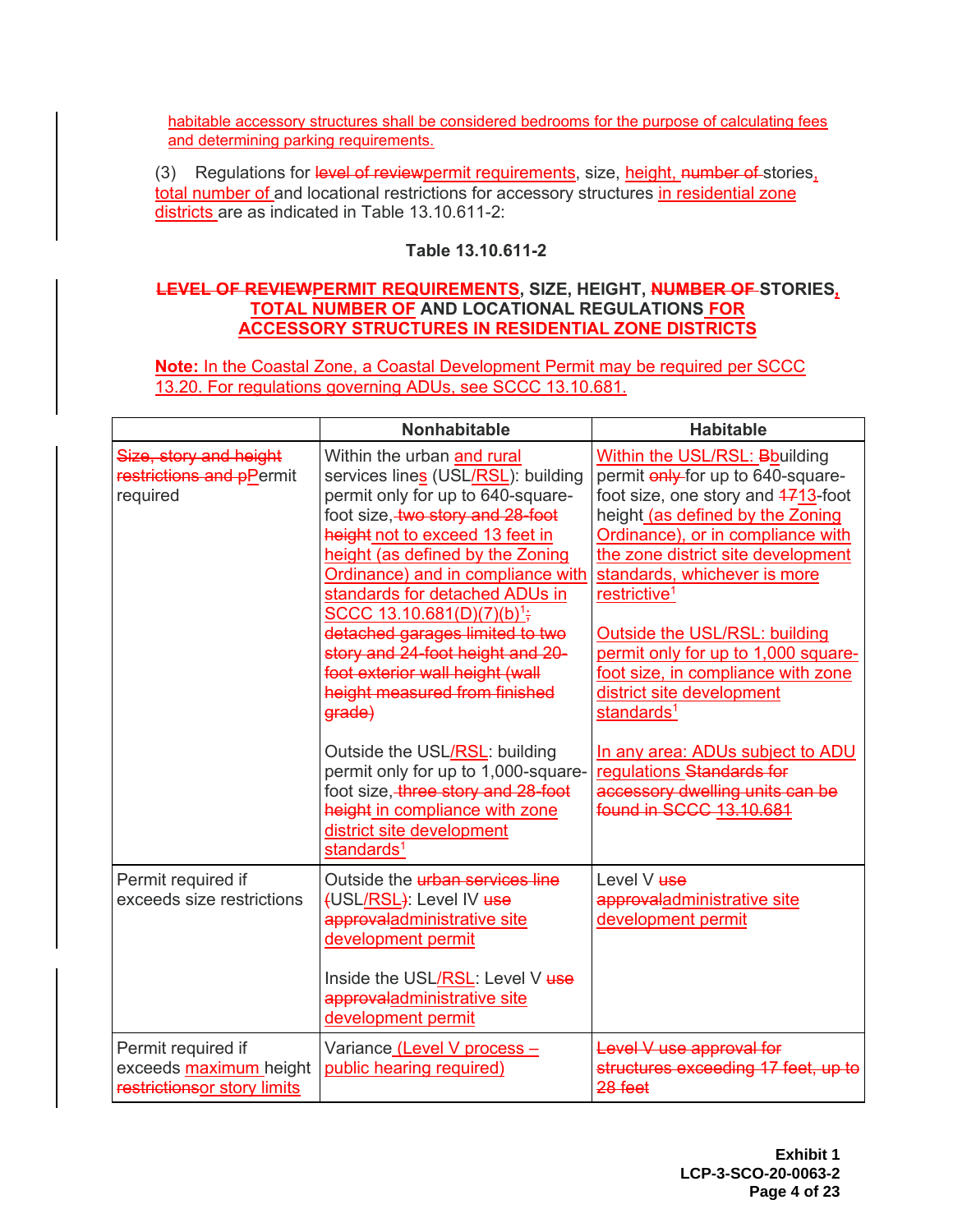|                                                                                                                        | <b>Nonhabitable</b>                                                                                                                                                                       | <b>Habitable</b>                                                                                                                                                                                                                                                                                                                                                                                                              |
|------------------------------------------------------------------------------------------------------------------------|-------------------------------------------------------------------------------------------------------------------------------------------------------------------------------------------|-------------------------------------------------------------------------------------------------------------------------------------------------------------------------------------------------------------------------------------------------------------------------------------------------------------------------------------------------------------------------------------------------------------------------------|
| $f$ See<br>SCCC 13.10.323(E)(5) for<br>exceptions)                                                                     |                                                                                                                                                                                           | Variance (Level V process -<br>public hearing required)to exceed<br>$28$ feet                                                                                                                                                                                                                                                                                                                                                 |
| Permit required if<br>exceeds story restrictions                                                                       | Variance                                                                                                                                                                                  | Inside the USL: Level V use<br>approval for two stories<br>Variance for exceeding two stories<br>Outside the USL: Level V use<br>approval for two or three stories<br>Variance for exceeding three<br><b>stories</b>                                                                                                                                                                                                          |
| Number of accessory<br>structures allowed                                                                              | No limit, if in compliance with the<br>site regulations of the zone<br>district, however limits based on<br>parcel size if accessory structure<br>contains plumbing fixtures <sup>2</sup> | One with building permit only;<br><b>Maximum of two with Level V</b><br>conditional use approval and site<br>development permit; more than<br>two with Level VI Planning<br><b>Commission public hearing and</b><br>approval, with limits on plumbing<br>fixtures <sup>2</sup>                                                                                                                                                |
| Locational restrictions<br>related to the distance<br>from the main residence<br>and access to accessory<br>structures | None, if in compliance with the<br>site regulations of the zone district                                                                                                                  | In addition to the site regulations<br>of the zone district, shall be no<br>more than 100 feet from the main<br>residence, shall not be accessed<br>by a separate driveway or right-of-<br>way, nor constructed on a slope<br>greater than 30 percent, unless a<br>Level IV administrative site<br>development permituse approval<br>is obtained, or as otherwise<br>permitted by County Code/Public<br><b>Works Director</b> |

<sup>1</sup> Non-habitable structures that do not exceed 120 square feet in size and a height of 10 feet above grade (as defined by the Zoning Ordinance), do not require a building permit. However, a building permit is required for all accessory structures of any size that contain any plumbing fixtures and electricity, and a zoning permit may be required pursuant to Tables 13.10.611-1 and 13.10.611-2.

<sup>2</sup>On parcels less than 10 acres, a maximum of one habitable or nonhabitable accessory structure with any combination of toilet, lavatory sink, shower and/or bathtub may be permitted consistent with tables 13.10.611-1 and 13.10.611-2. On parcels 10 acres or larger, a maximum of two accessory structures with any combination of toilet, lavatory sink, shower and/or bathtub may be permitted consistent with tables 13.10.611-1 and 13.10.611-2. When two or more habitable accessory structures exist on a parcel, the second habitable accessory structure and any additional habitable accessory structures shall be considered bedrooms for the purpose of calculating fees and determining parking requirements. ADUs are regulated by SCCC 13.10.681.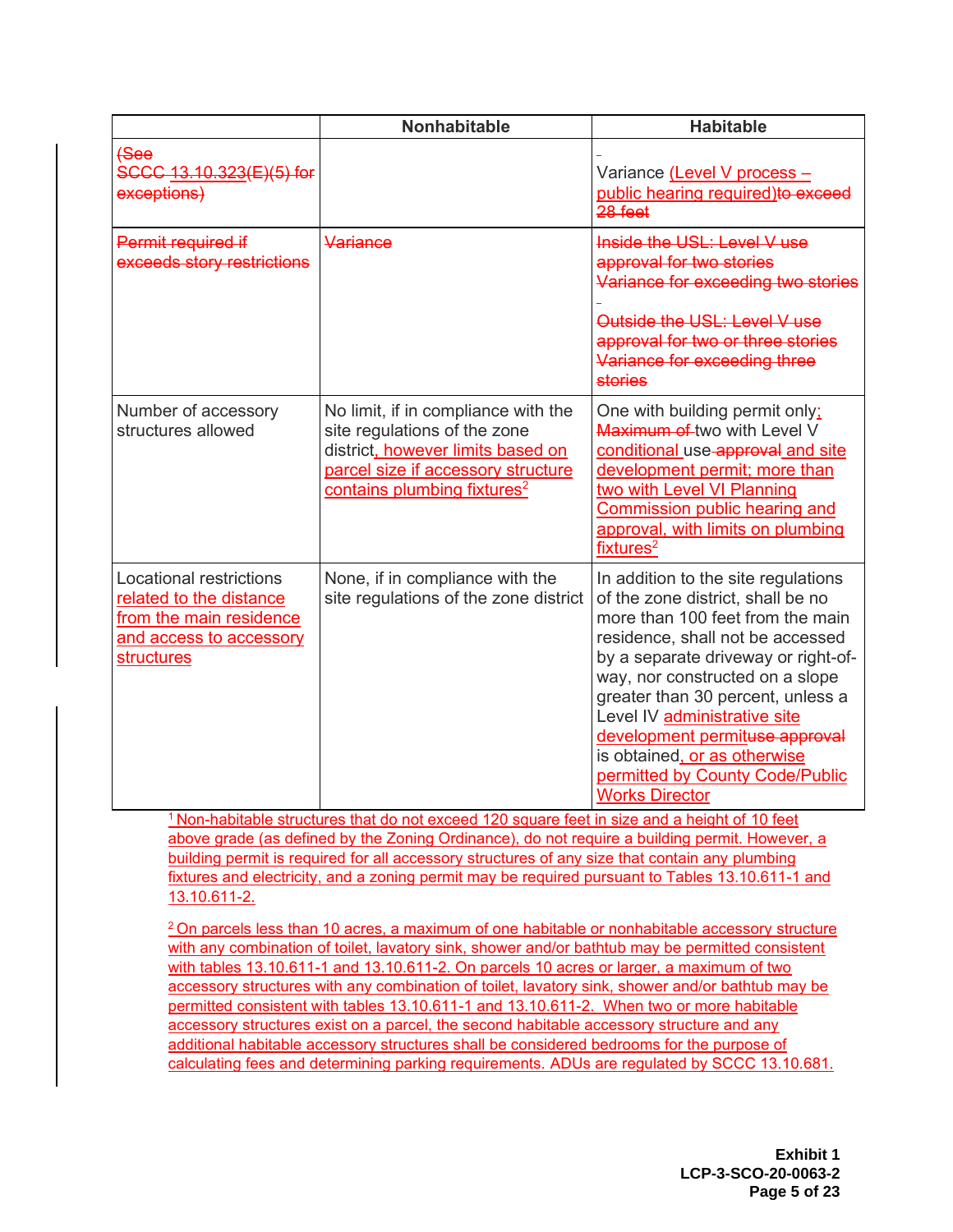(4) No habitable accessory structure incidental to a residential use shall be located more than 100 feet from the main dwelling, or be accessed by a separate driveway or right-ofway, or be constructed on a slope greater than 30 percent unless a Level V use approval is obtained. Absent an established residential use, accessory structures are prohibited.

(5) No habitable accessory structure shall be mechanically heated, cooled, humidified or dehumidified unless the structure or the conditioned portion thereof meets the energy conservation standards of the California Energy Code, Title 24, as adopted by SCCC Chapter-[12.10](https://www.codepublishing.com/CA/SantaCruzCounty/#!/SantaCruzCounty12/SantaCruzCounty1210.html#12.10)-SCCC.

(6) No nonhabitable accessory structure (other than a pool cabana) shall have a toilet shower or bathtub installed, and no pool cabana shall have a bathtub installed. An The Planning Director may grant an exception may be granted to allow a bathtub in a pool cabana as a reasonable accommodation pursuant to the Americans with Disabilities Act.toilet and appropriately sized drain lines, subject to a Level IV use approval, for structures smaller than those defined as habitable under the State Building Code (less than 70 square feet), or where required under the particular circumstance; for example, facilities required for employees.

(7) An accessory structure shall not have any waste lines installed which are larger than one and one-half inches in size. An exception to allow two-inch drain lines may be granted, subject to Level IV use approval, when more than one plumbing fixture is needed in the structure, including, for example, a washer and an utility sink in a garage.

(8) Any building permit for the construction of or conversion to an independent dwelling unit shall require an allocation for one housing unit as provided in SCCC 12.02.030 and shall comply with the dwelling density allowed for the zone district in which the parcel is located, except as provided by SCCC 13.10.681.

(D) Required ConditionsStandards – Accessory Structures.

(1) Any building or development permit issued for the construction or renovation of a nonhabitable accessory structure shall include a restriction or condition requiring an agreement not to convert the structure into a dwelling unit, ADU, or into any structure for human habitation in violation of this code. Any building or development permit issued for the construction, conversion to or renovation of a habitable accessory structure, other than an attached or detached ADU, permitted as such, shall include a condition requiring an agreement not to convert the structure or space into a dwelling unit or into any other independent habitable structure in violation of this code. Each agreement required by this subsection shall provide the recovery by the County of reasonable attorney's fees and costs in bringing any legal action to enforce the agreement together with recovery of any rents collected for the illegal structure or, in the alternative, for the recovery of the reasonable rental value of the illegally converted structure or, in the alternative, for the recovery of the reasonable rental value of an illegally converted structure from the date of constructionconversion. The amount of any recovery of rents or of the reasonable rental value of an illegally converted structure shall be deposited into a fund designated by the Board of Supervisors to be used by the County for code compliance and abatement activities. The agreement shall provide for periodic condition compliance inspections by Planning Department staff. Nothing in this section or the agreement shall be deemed to be a waiver of any property owner's rights to due process or to avoid unreasonable searches. The agreement shall be written so as to be binding onto bind future owners of the

> **Exhibit 1 LCP-3-SCO-20-0063-2 Page 6 of 23**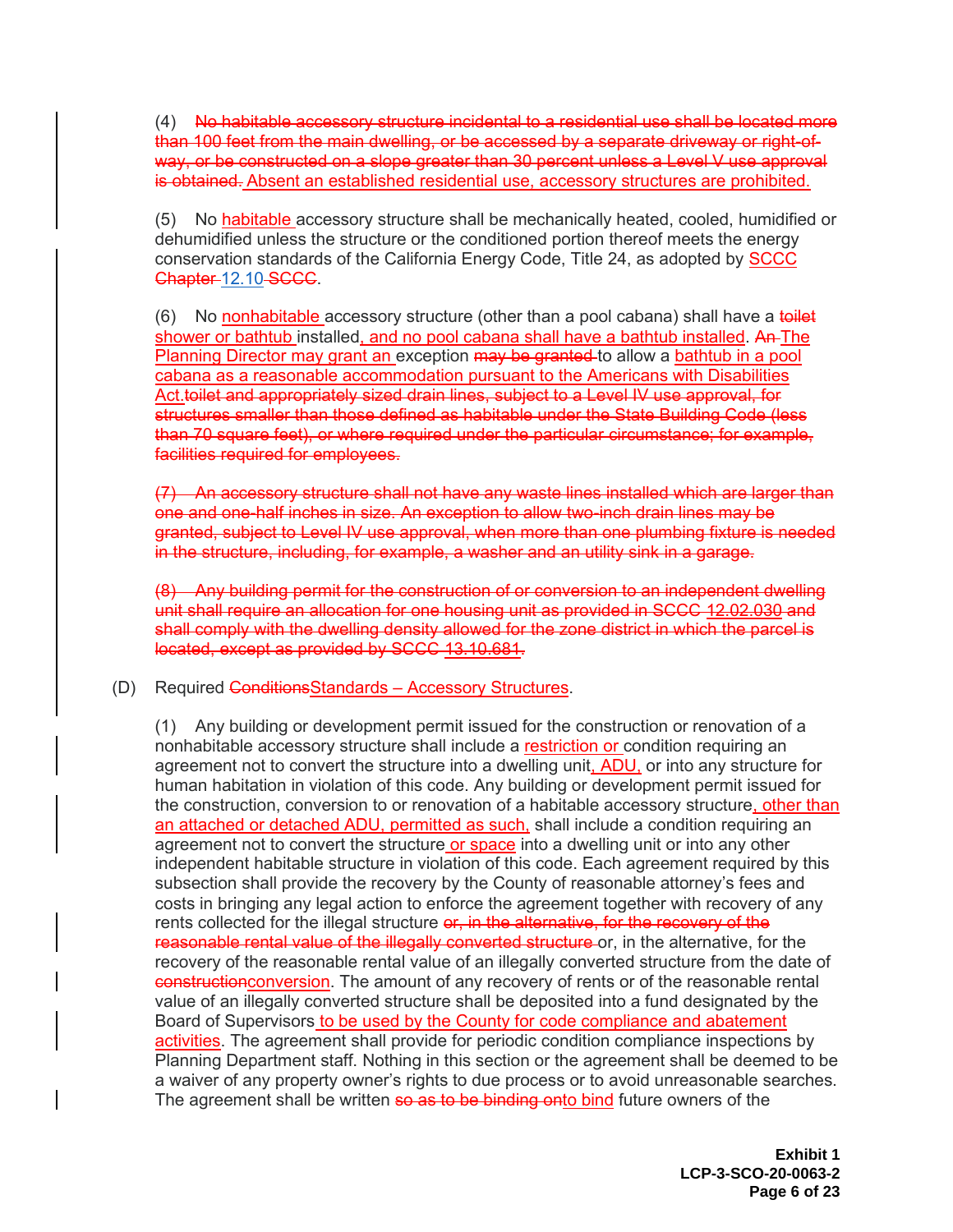property, and include a reference to the deed under which the property was acquired by the present owner, and the agreement shall be filed with the County Recorder. Proof that the agreement has been recorded shall be furnished to the County prior to the granting of any building permit permitting construction on the property.

(2) The Planning Director may charge a fee, as stated in the uniform fee schedule, for the cost of periodic condition compliance inspections. [Ord. 5265 § 10, 2018; Ord. 5264 § 11, 2018; Ord. 5061 §§ 16, 17, 2009; Ord. 4921 § 14, 2008; Ord. 4496-C § 52, 1998; Ord. 4457-A § 3, 1997; Ord. 4324A § 4, 1994; Ord. 4282 § 4, 1993; Ord. 4099 § 1, 1990; Ord. 3996 § 1, 1989; Ord. 3749 § 1, 1986; Ord. 3632 § 16, 1985; Ord. 3593 §§ 14, 15, 1984; Ord. 3432 § 1, 1983].

## **SECTION IV**

Santa Cruz County Code Section 13.10.612 is added to the County Code as follows:

**13.10.612 Cargo and shipping containers used as accessory structures.** 

(A) This section governs installation of any intermodal freight container or other commercial/shipping cargo container ("cargo container") or structure of analogous appearance and function for use as habitable or nonhabitable permanent accessory structures or as commercial structures on commercial and industrial sites. Cargo containers integral to a lawful shipping or storage business are exempt from these provisions and are regulated by the site standards of the applicable zone district.

(B) Cargo containers may be sited and used as accessory structures outside of the urban and rural services lines in all zone districts, subject to a Level III administrative site development permit. Inside the urban and rural service lines, cargo containers may be allowed on commercial or industrial properties only.

(C) Standards

(1) Cargo containers accessory to residential uses shall comply with all applicable provisions of SCCC 13.10.611.

(2) More than one accessory cargo container structure may be approved per parcel, based on demonstrated need and compliance with other provisions of this section 13.10.612. Multiple cargo containers attached into one structure are considered to be one cargo container structure.

(3) Cargo containers shall meet the following design standards:

(a) Painted and maintained a neutral color such as medium brown, gray brown, or medium green; or painted to complement existing buildings on the site; or painted in a manner that is considered aesthetically pleasing to persons of ordinary sensibilities.

(b) Located outside the boundaries of all mapped scenic resource areas and out of view or screened from view from any scenic roads.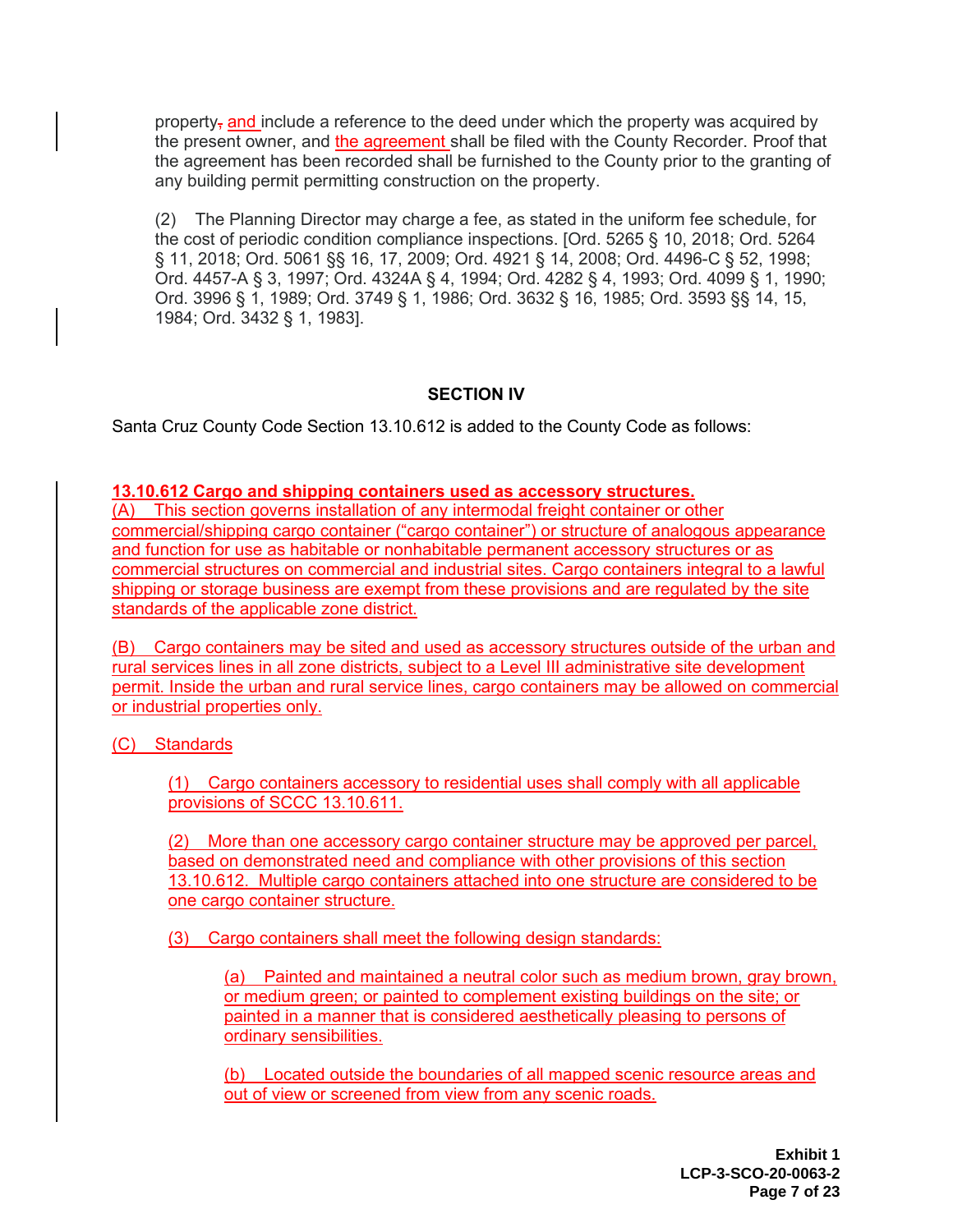(c) Screened from view, including from public views and views from adjacent properties, to the greatest extent feasible, by any combination of topographic features, other buildings, landscaping, natural vegetation or other screening measures. Where visible from public view or adjacent properties, the container exterior shall be modified as appropriate to be compatible with the architectural style and materials of other structures on the site or in the vicinity, or otherwise treated per (a) above.

(d) Where used as a habitable accessory structure, the design, color, and materials shall complement the existing structures on the parcel.

## **SECTION V**

Santa Cruz County Code Section 13.10.613 is amended as follows:

#### **13.10.613 Home occupations as secondary uses.**

(A) Purposes. The purposes of regulations for home occupations are:

(1) To allow persons to carry on limited, income-producing activities on their residential property where they reside, secondary to a residential use.

(2) To protect nearby residential properties from potential adverse effects of the allowed activity by not allowing home occupations that would create excessive noise, traffic, public expense or any nuisance.

(B) Restrictions on Home Occupations.

(1) The home occupation shall be carried on entirely within the dwelling, or in an accessory structure normally allowed in the zone district in which the site is located, unless a Level V conditional home occupation use permit is obtained to authorize outdoor unenclosed activities.

(2) There shall be no visible or external evidence of the home occupation other than one unlighted sign not exceeding one square foot in area, which shall be affixed to the dwelling or building in which the home occupation is conducted. If both the dwelling and the building are set back more than 40 feet from the front property line, the sign may be affixed to the mailbox. No larger sign, and no outdoor storage, operations or activity is allowed unless a Level V conditional home occupation use approval permit is obtained, in which case the allowed outdoor use shall be reasonably completely screened from the street and adjoining properties.

(3) The home occupation shall be carried out primarily by one or more a-full-time inhabitants of the dwelling, with one or two employees who are not inhabitants also allowed to work at the home occupation site. Not more thanA maximum of five additional regular employees may also work at the be used for a home occupation site if a Level V conditional home occupation use approval permit is obtained.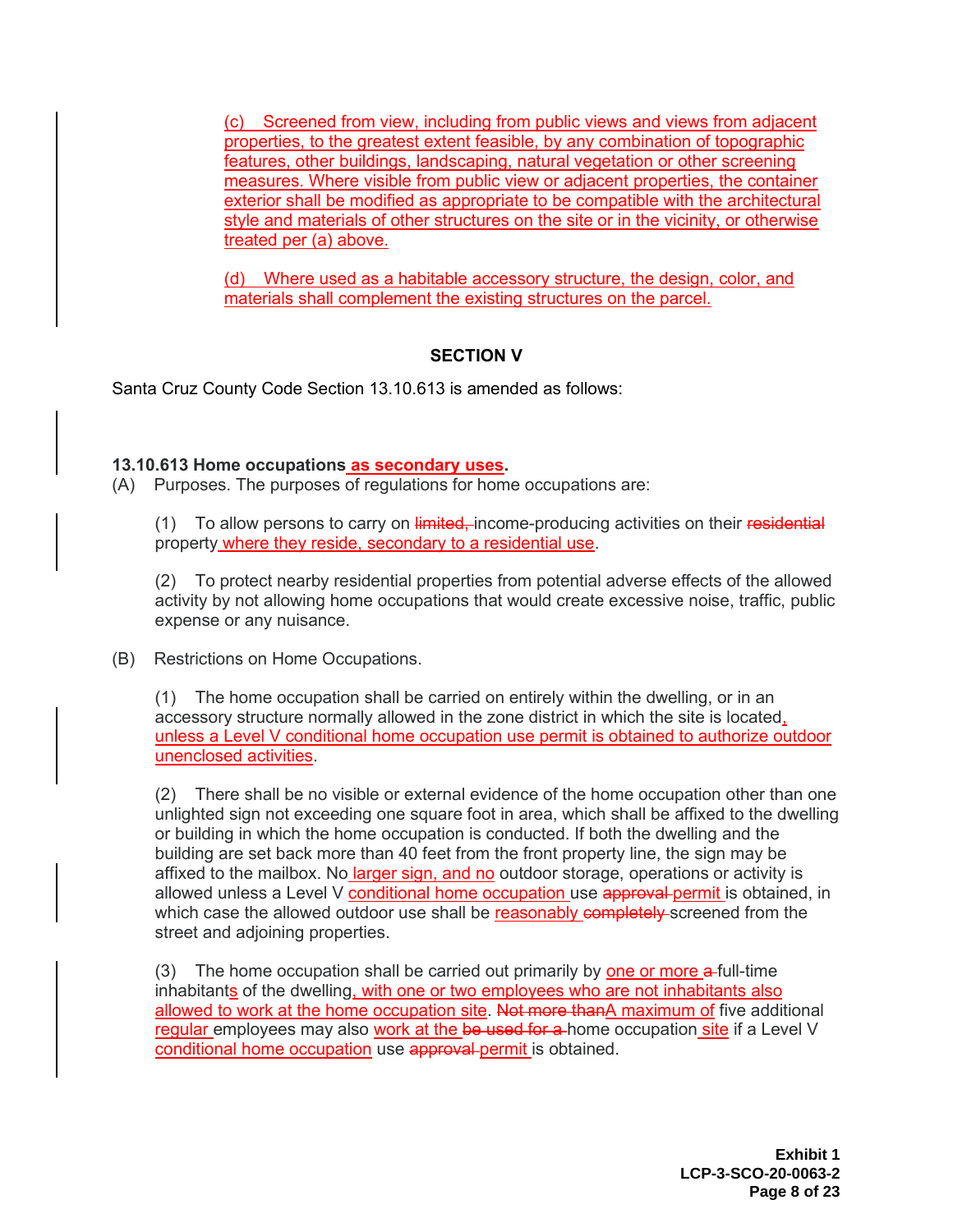(4) The home occupation shall not involve the use of more than one room, or floor area exceeding equal to 2035 percent of the total floor area of the dwelling, whichever is less, unless a Level V conditional home occupation use approval permit is obtained.

(5) A Hhome occupations involving personal services (i.e., beauty shop, hairdresser, barber shop, massage studiopersonal fitness trainer) or training (*i.e., swimming lessons,* musical instrument lessons, band practice, yoga classes, cooking classes, art lessonser philosophy) may involve no more than one two persons at a time, unless a Level V conditional home occupation use approval permit is obtained.

(6) Sales of goods are allowed only if the goods to be sold are produced or assembled entirely on the premises, or if sales are by mail order, unless a Level V conditional home occupation use approval permit is obtained.

(7) Only one vehicle, which is no larger than a three-quarter-ton pickup truck, in addition to other vehicles equal to the standard number of required parking spaces for the subject home no larger than a three-quarter-ton pickup, may be used for the home occupation unless a Level V conditional home occupation use approval permit is obtained. All deliveries and shipments of equipment, supplies, and products shall be made only with this one vehicle. An off-street parking space shall be provided for any three-quarter-ton pickup truck this vehicle used for the home occupation. Additional off-street parking shall may be required provided for employees or customers in excess of standard levels through approval of a Level V conditional home occupation use permit.

(8) No equipment with a motor of more than one-half horsepower may be used unless a Level V use approval is obtained.

(98) All noise shall be contained within the boundaries of the site. The home occupation shall not generate unacceptable levels of noise, as defined by the General Plan Noise Element, SCCC 8.30 Noise, and SCCC 13.15 Noise Planning.

 $(409)$  Home occupations involving the handling of hazardous materials, as defined by SCCC [7.100.020,](https://www.codepublishing.com/CA/SantaCruzCounty/#!/SantaCruzCounty07/SantaCruzCounty07100.html#7.100.020) or of any amount of an acutely hazardous substance, as defined by State or Federal law, shall require a Level V conditional home occupation use approvalpermit and approval of other applicable permits such as those issued by the County's Environmental Health Division. "Hazardous materials" refer to materials defined in SCCC Chapter [7.100](https://www.codepublishing.com/CA/SantaCruzCounty/#!/SantaCruzCounty07/SantaCruzCounty07100.html#7.100) SCCC.

(10) Cottage food businesses are allowed as home occupations if consistent with state law governing such operations and compliant with applicable requirements of the County's Environmental Health Division.

(11) Commercial weddings and similar celebrations, community events, and fundraisers are not eligible to be permitted as home occupations.

(12) A commercial firewood operation, where wood is cut, processed, and/or stored for sale to the public, is prohibited as a home occupation. [Ord. 4836 § 102, 2006; Ord. 4100 § 1, 1990; Ord. 3432 § 1, 1983].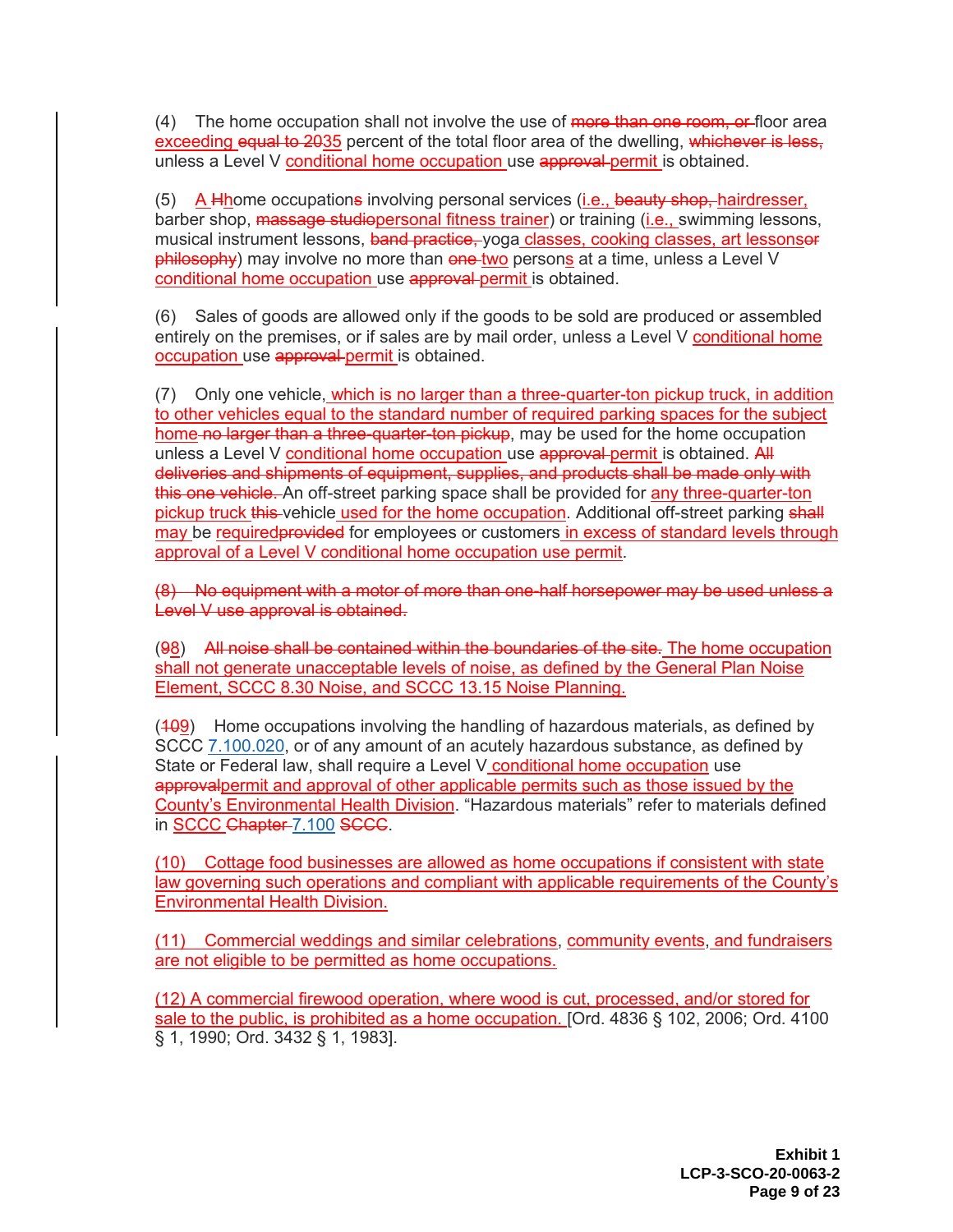## **SECTION VI**

Santa Cruz County Code Section 13.10.616 is added to the County Code as follows:

## **13.10.616 Temporary permits, uses, and structures.**

(A) Purpose. The purposes of this section are as follows:

(1) To ensure that temporary uses and structures are developed in an orderly fashion consistent with the purpose of the applicable zone district;

(2) To ensure that temporary uses and structures remain secondary to primary uses that exist, are allowed on the site, and are compatible with neighboring land uses; and to limit temporary uses and structures on vacant properties;

(3) To promote and protect the public health, safety, peace, convenience, and general welfare;

(4) To protect the character, visual and environmental resources, and quality of residential, commercial, industrial, agricultural, recreational, and open space areas of the County;

(5) To allow and establish regulations for temporary uses and structures that are not otherwise subject to regulations pertaining to permanent accessory or ancillary uses and structures, such as those governing home occupations (SCCC 13.10.613);

(6) To accommodate temporary uses, structures, and activities that contribute to the quality of life, economic vitality or public interest of Santa Cruz County; and

(7) To allow for temporary uses and structures that may not be generally consistent with the purposes of the applicable zone district, but which may be allowed for a defined temporary period due to emergency or other urgent public needs in the interest of public health, safety, and welfare.

(B) Temporary Permits. A temporary permit is required for any temporary use or structure that is not otherwise exempt or considered and processed as a special event or other similar shortterm use.

(1) Temporary permits shall be processed in accordance with procedures in SCCC 18.10 for Level III administrative permits. In the instance where a temporary use involves amplified music, a temporary permit shall be processed in accordance with procedures in SCCC 18.10 for noticed Level IV administrative permits, which may be elevated to a Level V permit process involving a noticed public hearing for proposals involving longer timeframes or multiple and repeated activities.

(2) Temporary permits are subject to the following provisions:

(a) Term. The term of a temporary permit shall be for a period of time determined by the Planning Director or designee not to exceed three years and shall be in accordance with SCCC 13.10.616(C) and 13.10.616(E).

(b) Extension. A temporary permit may be extended for one additional term of up to three years, for a maximum of six total years, based upon findings of special circumstances related to public benefit and/or unusual economic

> **Exhibit 1 LCP-3-SCO-20-0063-2 Page 10 of 23**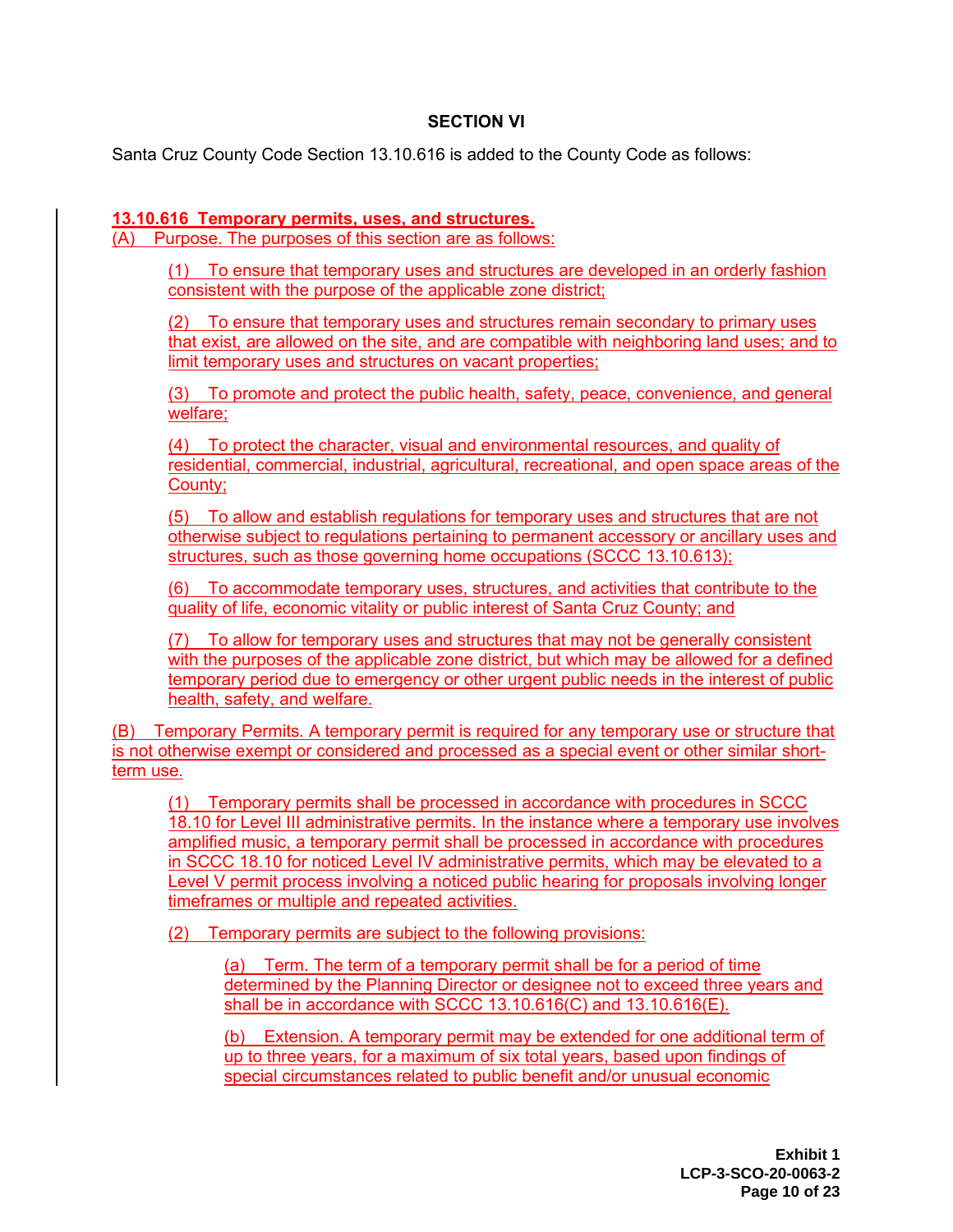conditions, as appropriate to site circumstances, and subject to conditions of approval.

(c) Conditions of Approval. A temporary permit may require conditions of approval to ensure public health and safety, including but not limited to:

(i) Standards from the Americans with Disabilities Act

(ii) Site-specific evidence to support that the temporary use will not impact parking for other on-site uses, which may include letters of support for those uses.

(iii) Requirements for alternate parking arrangements and/or alternate modes of access by customers.

(iv) Documented compliance with any special event or permit requirements from other state or local agencies, such as: the County Department of Public Works; County Health Services Agency; County Department of Parks, Open Space and Cultural Services; Sheriff's Office; County Fire Districts; California Department of Alcoholic Beverage Control; or California Department of Motor Vehicles.

Permitted temporary uses and/or structures may be exempted from some or all permanent site improvement standards normally required for permanent uses and structures, such as site frontage improvements or parking lot landscaping standards.

(d) Expiration. Upon expiration of a temporary permit, all temporary uses shall cease and all associated temporary structures shall be removed from the parcel no more than 21 days following expiration, unless a site development and/or use permit allows for permanent use, subject to the provisions of the applicable zone district.

(C) Temporary Uses. Unless exempted by SCCC 13.10.616(D), temporary uses shall require a temporary permit and shall comply with the following standards:

(1) A temporary use may be approved in any zone district, unless specifically prohibited in this section or elsewhere in the SCCC; a commercial, for-profit event, where fees or other forms of remuneration are collected, is not permitted as a temporary use in any residential zone district.

(2) A temporary use and any associated structures may remain on a site for up to a total of 180 days. A temporary use and any associated structures may remain on a site for more than 180 days and up to three years with a permit, where appropriate for the use based upon findings for approval and subject to conditions of approval.

(3) A temporary use on developed property shall be secondary to the primary use of the parcel.

(4) Other than temporary storage uses associated with an active building permit, temporary uses are prohibited on vacant properties in residential zone districts, but they may be allowed on vacant properties in non-residential zone districts, subject to approval of a temporary permit.

(5) No temporary use shall, for any length of time, displace more than 35 percent of the parking spaces required by SCCC 13.10.550 et seq., unless: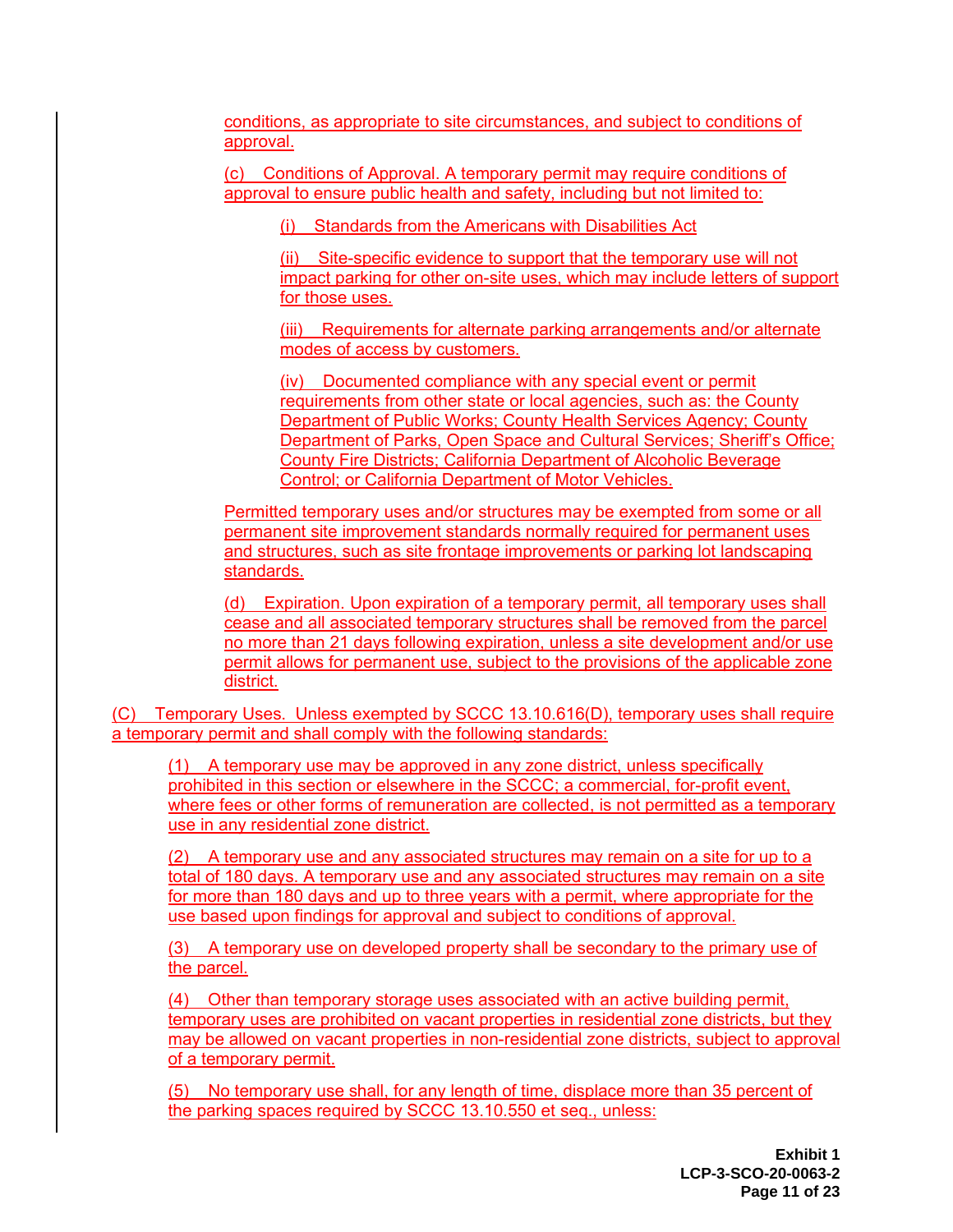(a) A County-approved street closure prevents access to such required parking during the period that the closure is in effect;

(b) An applicant for a temporary use permit provides site-specific evidence to demonstrate that the average peak parking used on the site is less than 65 percent of the available parking during the same hours and in the same season of the year proposed for the temporary use; and the decisionmaker makes this finding in conjunction with approval;

(c) Alternate parking or shuttle arrangements are approved to meet parking space requirements in conjunction with issuance of a temporary permit; or

(d) By order of the County Health Officer, outdoor operations are encouraged and the limited number of parking spaces remaining as a result of outdoor operations is appropriate.

(6) Signs for temporary uses shall comply with SCCC 13.10.583.

(7) Premises of temporary use site shall be kept clean, sanitary, and free of litter.

After the temporary use has ceased, all visible signs of the temporary use and temporary structures shall be removed, and the site shall be free of trash. Any damage to the site or existing structures caused by the temporary use shall be repaired.

(9) In addition to obtaining a temporary permit, temporary uses that extend onto the public right-of-way or other publicly owned property shall obtain an encroachment permit from the County Department of Public Works, as well as any special event approval, concession licenses, licensing agreements from the County Department of Parks, Open Space and Cultural Services, the State of California, or other entity as required.

(D) Exemptions for Temporary Uses. The following temporary uses are exempt from SCCC 13.10.616(B) and shall not require a temporary permit:

(1) Events and uses conducted entirely within public property or public rights-of-way that are not associated with an adjacent or nearby private use on private property, where special event, concession licenses, licensing agreements, and/or encroachment permits or the like are obtained from the County Department of Public Works, Department of Parks, Open Space and Cultural Services, the State of California, or other entity as required.

(2) Temporary uses conducted entirely within a building, such as a temporary sales area, for which all necessary County permits have been obtained and which allow the particular use.

(3) Temporary uses for which a use permit has already been issued that allows the temporary use.

(4) Garage or yard sales not exceeding four weekends per year on the site of a legal residential use.

(5) Seasonal Sales. Seasonal sales of Halloween pumpkins, Christmas trees, and similar products in all zone districts except residential. Seasonal sales in the RA zone district may be permitted as small-scale commercial agriculture with a Level III administrative use permit. Seasonal sales shall comply with the following standards:

> **Exhibit 1 LCP-3-SCO-20-0063-2 Page 12 of 23**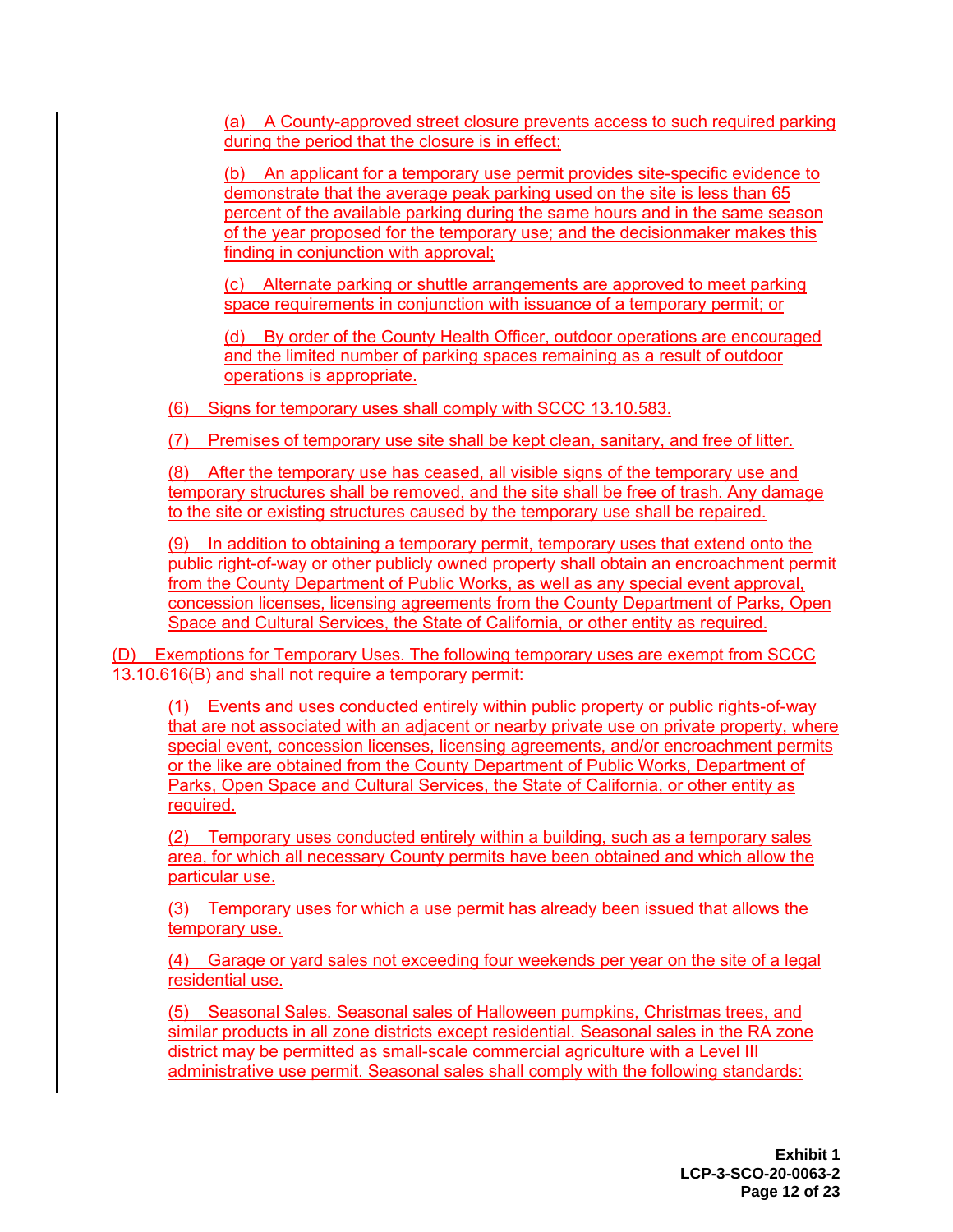(a) A Level I administrative zoning clearance shall be obtained prior to the establishment of a seasonal sales use.

(b) All activities associated with seasonal sales shall be conducted with a 10 foot setback from any property line with an existing residential use.

(c) All activities associated with seasonal sales shall be conducted within the hours of 8:00 AM to 9:00 PM, unless a temporary permit is approved to allow different hours of operation.

(d) Sales that occur in areas designated for such seasonal sales as set forth in a previously issued development permit shall meet the conditions of that permit and do not require a separate Level I administrative zoning clearance.

(e) Temporary structures associated with seasonal sales are allowed without a separate temporary permit if they meet setback requirements for the zone district and comply with any applicable building code standards pursuant to SCCC 12.10. Temporary structures larger than 120 square feet and 10 feet in height, measured in accordance with the Zoning Ordinance, may require a building permit and inspections prior to use, unless otherwise exempted by SCCC 12.10.

(f) Recreational vehicles are allowed in conjunction with seasonal sales and must comply with setbacks equivalent to the structural setback requirements for the zone district. Recreational vehicles utilized in conjunction with seasonal sales shall be removed from the parcel within 15 days following October 31st for pumpkin sales or following December 25th for Christmas tree sales.

(g) Site ingress and egress shall not create a traffic or pedestrian safety hazard.

(h) Any temporary fencing shall be placed outside the corner sight clearance triangle provided by SCCC 13.10.525 and shall not exceed eight feet in height.

(i) Signage shall comply with SCCC 13.10.583.

(j) Vendor shall maintain on-site a multi-purpose certified fire extinguisher (Type A, B, and C, minimum five-pound size) appropriate for Class A (nonmetallic solids), B (flammable gasses), and C (electrical fires). Temporary membrane type structures shall be fire resistive and be NFPA-701 certified.

(E) Temporary Structures. Temporary structures are subject to standards and permit requirements depending on the type of structure, as provided below:

(1) Temporary Storage Boxes.

(a) In any zone district, a maximum of one fully enclosed, temporary container designed for secure temporary storage, and obtained from and installed by a commercial vendor, may be installed pursuant to this section. All such temporary structures:

(i) Shall obtain a Level I administrative permit to check for zoning and setback compliance prior to installation.

(ii) Shall be removed within 90 days of installation, unless a time extension is authorized by a temporary permit to allow a temporary structure for up to 180 days (or during term of construction as provided in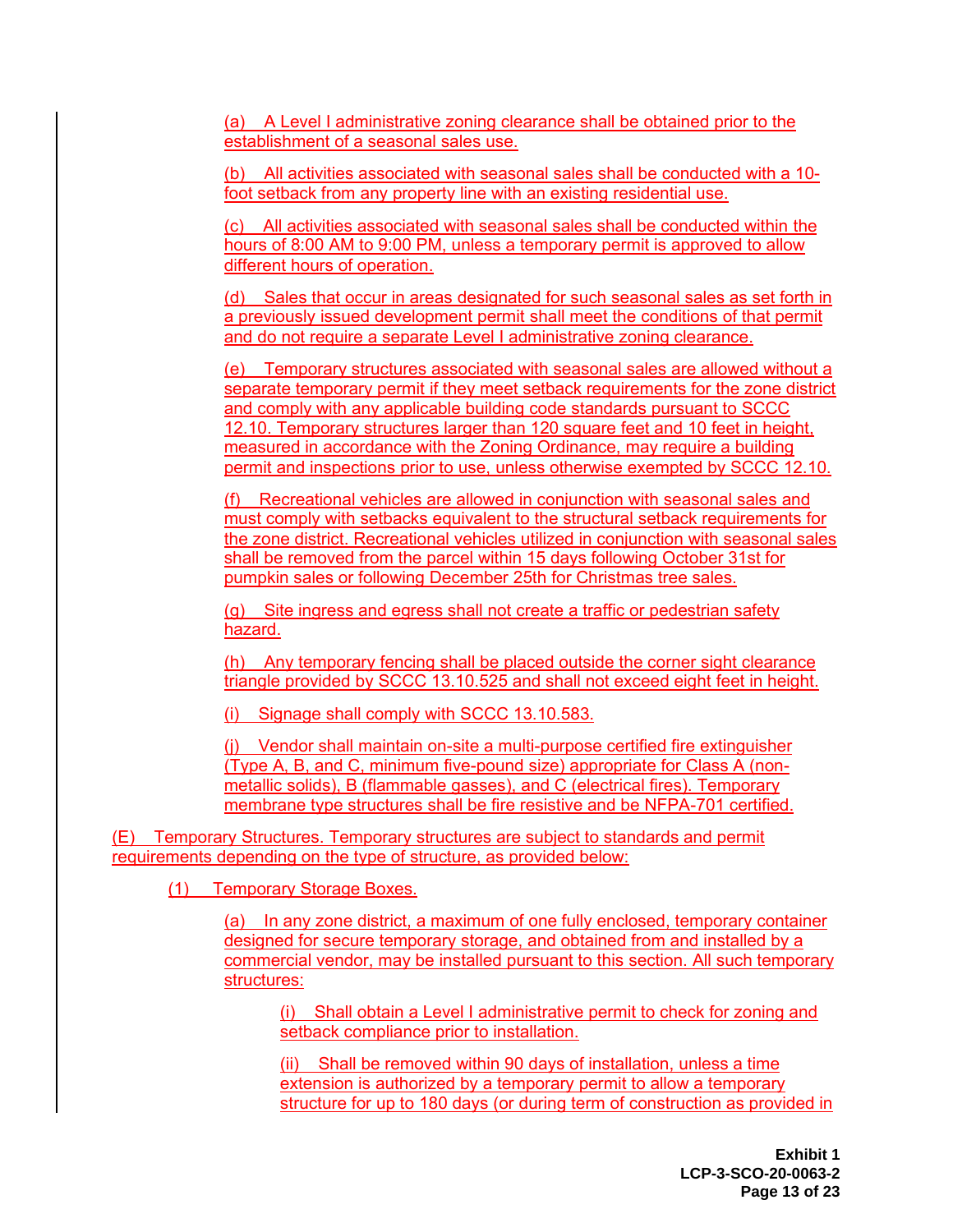(b)(iii) below). If an application for a temporary permit or permit extension is submitted on or prior to the required removal date, the temporary structures may remain in place up to 30 additional days to provide for permit processing.

(iii) Shall be located wholly outside any corner sight distance triangle, a minimum of five feet from any property line unless approved to be installed, wholly or partially, within a right-of-way.

(iv) Shall not be subject to standards for lot coverage or floor area ratio.

(v) Shall be subject to review by the Department of Public Works when proposed wholly or partially within a public right-of-way, and an encroachment permit or other license or agreement may be required.

(vi) If proposed wholly or partially within a private right-of-way, the temporary structure shall require a temporary permit and be subject to the following standards:

A. Shall not be located in the private right-of-way if it can reasonably be installed in a driveway and shall not fully preclude use of the right-of-way.

B. May be located in parking spaces adjoining the subject parcel.

C. Shall not occupy any space reserved for persons with disabilities.

D. Shall not create a safety, traffic, or pedestrian hazard.

E. Shall not affect the line of sight established by any corner sight clearance triangle defined by SCCC 13.10.525(C)(2)(c).

F. Between the dates of October 15 and April 15, shall not be placed in any location where likely to divert, impede or otherwise adversely affect any established pattern of storm water runoff.

(b) Temporary Storage Boxes on Vacant Parcels.

(i) Temporary storage boxes may be placed on vacant, non-residential parcels, subject to the provisions of SCCC 13.10.613(E)(1)(a).

(ii) Temporary structures or storage boxes are not allowed on vacant parcels in residential zone districts in the absence of an active building permit.

(iii) When associated with a building permit, temporary storage boxes may be installed on any parcel, vacant or developed, as provided by SCCC 13.10.613(E)(1)(a), except that the unit(s) may remain on-site for the active term of the building permit and shall be removed from the site within 15 days after the building permit is expired, voided, or withdrawn.

(2) Temporary Tent Structures.

(a) In any district, one prefabricated, temporary tent structure used for parking, storage, or other use, constructed of light frame materials and covered with cloth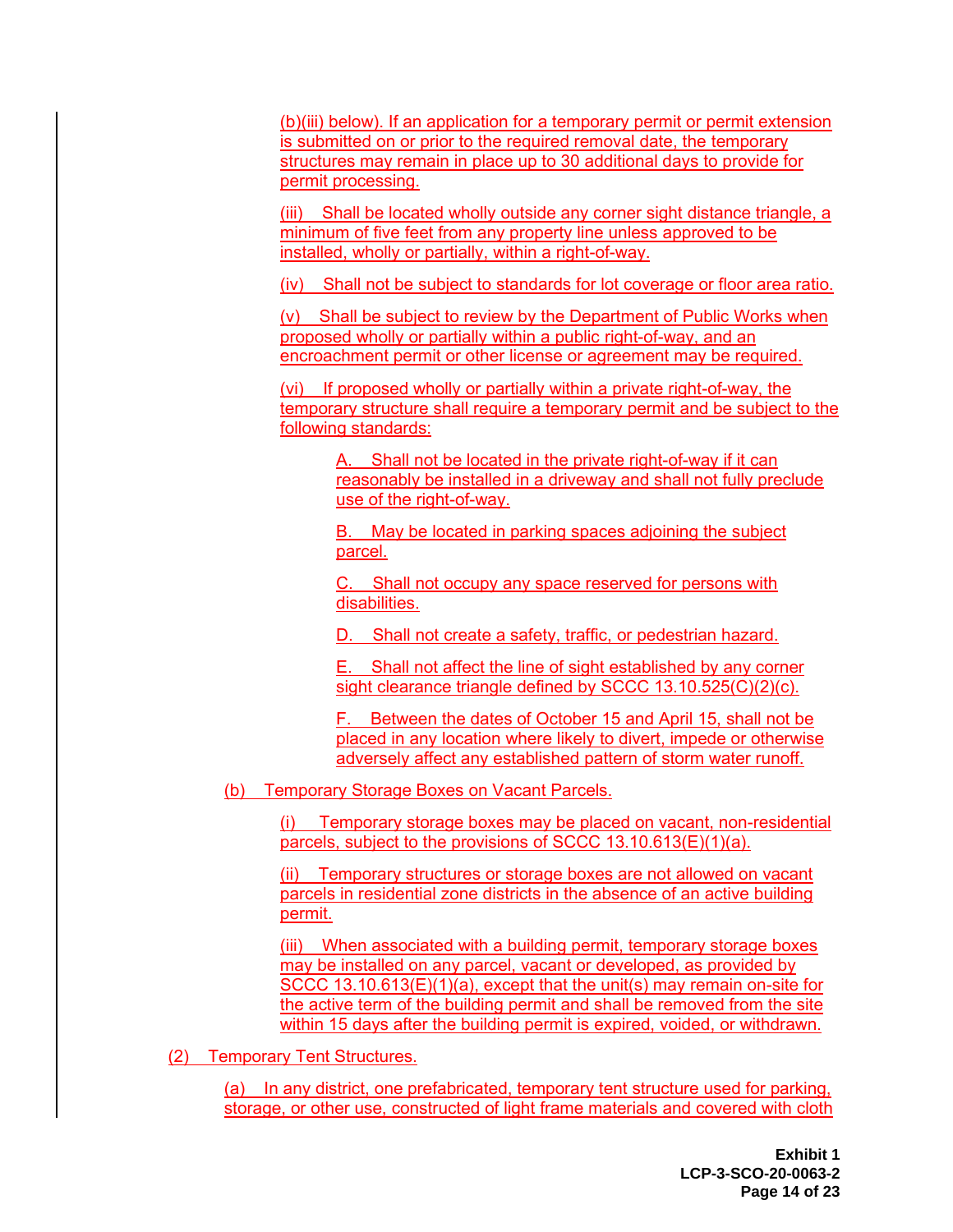or flexible plastic, is allowed for up to 180 days without a permit pursuant to the following standards:

(i) Maximum height shall be 12 feet.

(ii) Maximum area shall be 300 square feet.

(iii) All structures and materials shall be maintained in good condition, free of tears and graffiti.

(b) Temporary tent structures shall be subject to setback standards of the applicable zone district, except that, outside the front setback area, tent structures that are open on at least two sides may be located a minimum of five feet from the side property lines in any residential district.

(c) Temporary tent structures greater than 12 feet in height or 300 square feet in area, or more than one on a site, or proposed to exist for more than 180 days, or requesting further reduced setbacks, may be considered with approval of a Temporary Permit (Level III administrative site development permit) for a period not to exceed one year.

(d) Temporary light frame tent structures with a maximum height of 12 feet and a maximum size of 300 square feet located in a residential rear yard and not visible from a public street may remain on a site for up to one year with no temporary permit required.

(e) Tent structures proposed for more permanent installations (greater than one year) shall be processed as regular structures under applicable regulations of the County Code.

(f) Tent structures shall not have any lighting between the hours of 10 p.m. and 5 a.m.

(3) Other Temporary Structures Associated with Authorized or Approved Temporary Uses.

(a) Temporary permits granted for temporary uses may also authorize associated temporary structures, with appropriate conditions pertaining to number, size, height, design, materials, and location on the site.

(b) Temporary permits may also be approved for types of temporary structures that do not fall within the above categories, for time periods of up to three years, as reasonably related to the needs and purposes of a primary use of the site, or as determined to be in the interests of public health, safety, and welfare.

## **SECTION VII**

Santa Cruz County Code Section 13.10.690 is amended as follows:

## **13.10.690 Hosted rentals.**

(A) The purpose of this section is to establish regulations applicable to bedrooms in a dwelling unit that are rented as hosted rentals for periods of less than 30 days at a time. These

> **Exhibit 1 LCP-3-SCO-20-0063-2 Page 15 of 23**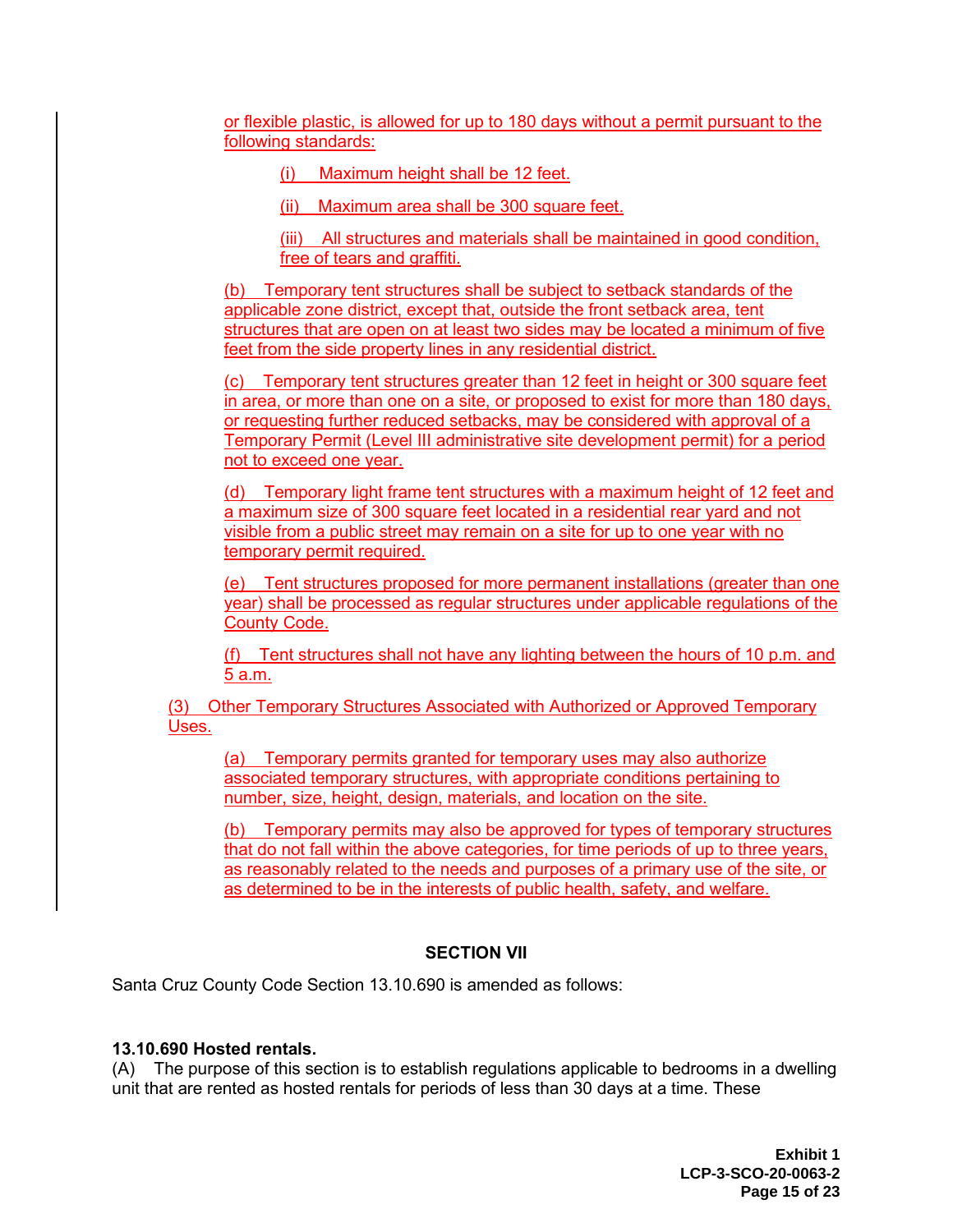regulations are in addition to all other provisions of this title. This section does not apply to Pajaro Dunes where hosted rentals are governed by an existing development permit.

(B) Hosted rentals are allowed in any legal dwelling unit in any zone district where a residential use is allowed without the requirement for any other use. Habitable and nonhabitable accessory structures, accessory dwelling units, legally restricted affordable housing units, balconies, porches, and sheds shall not be used for short-term commercial lodging. Tents and recreational vehicles shall only be used for short-term commercial lodging on parcels appropriately zoned and permitted for such uses, and are not allowable as a hosted rental use.

(C) For the purposes of this section, "hosted rental" means a dwelling unit, where a long-term resident acting as host occupies one bedroom in a dwelling unit while one or two legal bedrooms are rented for the purpose of overnight lodging for a period of less than 30 days.

For the purposes of these regulations the following are not considered to be hosted rentals: (1) ongoing month-to-month tenancy granted to the same tenant for the same space, (2) a single short-term commercial stay of up to seven days per year, (3) permitted vacation rentals in which the entire home is rented while no host is present, and (4) short-term rentals of up to five bedrooms within a home, which meet the requirements of bed and breakfast inns per SCCC 13.10.691 and are permitted as such.

(1) "Existing hosted rental" means a dwelling unit that was used as a hosted rental prior to December 5, 2017, and for which transient occupancy tax was paid for any hosted rental activity that took place during the three years preceding December 5, 2017.

(2) "New hosted rental" means a dwelling unit that was not used as a hosted rental prior to December 5, 2017, or for which transient occupancy tax payment was not made for activity in the three years preceding December 5, 2017.

(D) Permit Requirements. A hosted rental permit and transient occupancy tax registration, or proof of registry with a verified on-line platformanother tax payment arrangement approved by the County Tax Collector, are required for each hosted rental. Each permitted hosted rental shall comply with the requirements of this section. Permits are valid for a period of five years at a time. Approval of a hosted rental permit does not legalize any non-permitted use or structure. Hosted rental permits are issued to property owners for a specific property<sub>r</sub> and are not transferable between owners or properties. Hosted rental permits are subject to revocation as provided for in SCCC 18.10.136, and subject to the violation provisions of Section 13.10.690(HI).

(E) Relationship of Hosted Rental Permit to Vacation Rental Permit. If a property owner has obtained a hosted rental permit in a location that is subject to limits on vacation rental permits, pursuant to SCCC 13.10.694, the hosted rental permit does not confer the ability to obtain a vacation rental permit where the limited number of vacation rental permits have already been issued.

(1) Existing Hosted Rental. At the inception of the Hosted Rental program, the County established a low-barrier method for recognizing and permitting then-existing hosted rentals. The term is retained here as an historic reference, but no longer has regulatory distinction and all hosted rentals are now considered to be either new or renewal hosted rentals. An initial permit shall be obtained. For applications for existing hosted rentals no public hearing shall be required and action on these applications shall be by the Planning Director or designee, with no notice of the proposed action provided. For an existing hosted rental to be considered a legal use the applicant shall provide the following to the Planning Department within 90 days after the

> **Exhibit 1 LCP-3-SCO-20-0063-2 Page 16 of 23**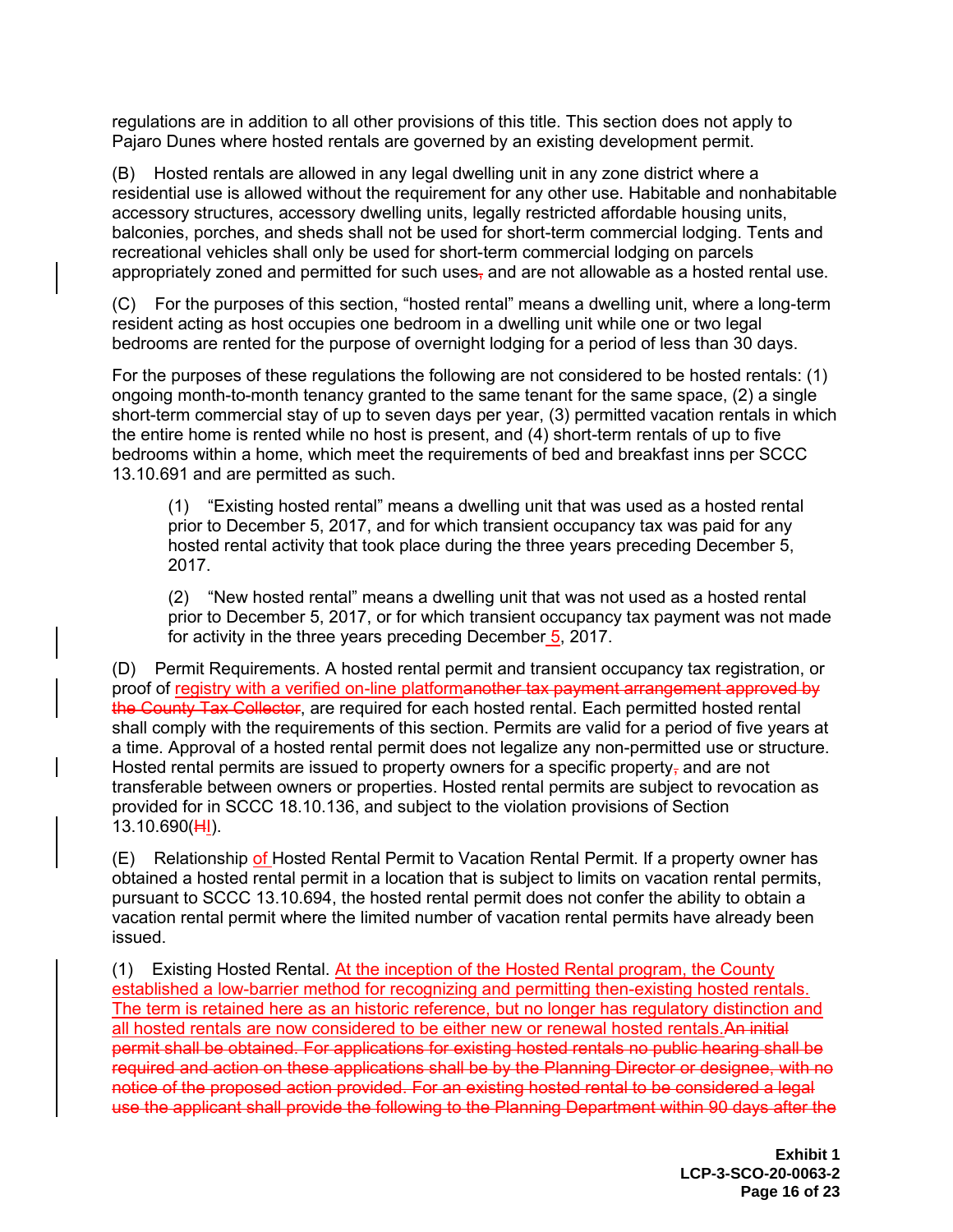certification by the California Coastal Commission of the original hosted rental ordinance codified in this chapter:

(a) Completed application form.

(b) Nonrefundable application fee as established by the Board of Supervisors.

(c) Proof that a dwelling unit was being used as a hosted rental prior to December 5, 2017. Such proof shall consist of documentation that transient occupancy tax has been paid for hosted rental activities at the specified parcel to the County of Santa Cruz, and may, at the discretion of the Planning Director, also include documentation that there has been hosted rental use of the unit. This documentation could include proof that the owner allowed transient guests to occupy bedroom(s) in the dwelling unit in exchange for compensation such as records of occupancy, guest reservation lists, and receipts, showing payment and dates of stay.

(i) Retroactive Payment of Transient Occupancy Tax. For those applicants who provide adequate documentation that a dwelling unit was used as a hosted rental prior to December 5, 2017, but where the owner has not registered and paid transient occupancy tax, proof of retroactive payment of the transient occupancy tax amount due to the County for the time a dwelling unit was used as a hosted rental during the three years preceding December 5, 2017, shall be submitted.

(d) Affidavit verifying the legality, safety and habitability of the guest room or rooms, including the presence of an egress door or window in the sleeping area, access to facilities for sanitation, and the proper number and location of working carbon monoxide detectors and smoke detectors in the residence. Copy of a rental/lease agreement, which shall include, but not necessarily be limited to, the house rules listed in subsection (E) of this section.

(e) Copy of transient occupancy tax certificate number, or proof of other arrangement approved by the County Tax Collector for the purpose of the operation of a hosted rental.

(f) Hosted rental permits expire on the first business day on or after the date five years after the date of approval of the initial permit unless an application for renewal has been received by the Planning Department.

(2) New Hosted Rentals. After permits have been issued to all existing hosted rentals, **pPermits will be made available to new hosted rentals based upon waiting list** procedures, on a first come, first served basis, at such time that availability occur when until the total number of issued permits falls below reaches 250; however, availability and issuance will also be subject to area and block limitations within Designated Areas (LODA, SALSDA, and DASDA). If permits issued to existing hosted rentals exceed 250, no permits shall be issued to new hosted rentals until the total number of active hosted rental permits falls below 250 through attrition. For applications for new hosted rentals no public hearing shall be required and action on these applications shall be by the Planning Director or designee with no notice provided.

(a) In the Live Oak Designated Area ("LODA"), the Seacliff/Aptos/La Selva Designated Area ("SALSDA"), or the Davenport/Swanton Designated Area  $("DASDA")$ , as defined in SCCC 13.10.694(C), no new hosted rental shall be approved if parcels with permitted vacation rentals and/or hosted rentals on the same block total 20 percent or more of the total parcels on that block that allow

> **Exhibit 1 LCP-3-SCO-20-0063-2 Page 17 of 23**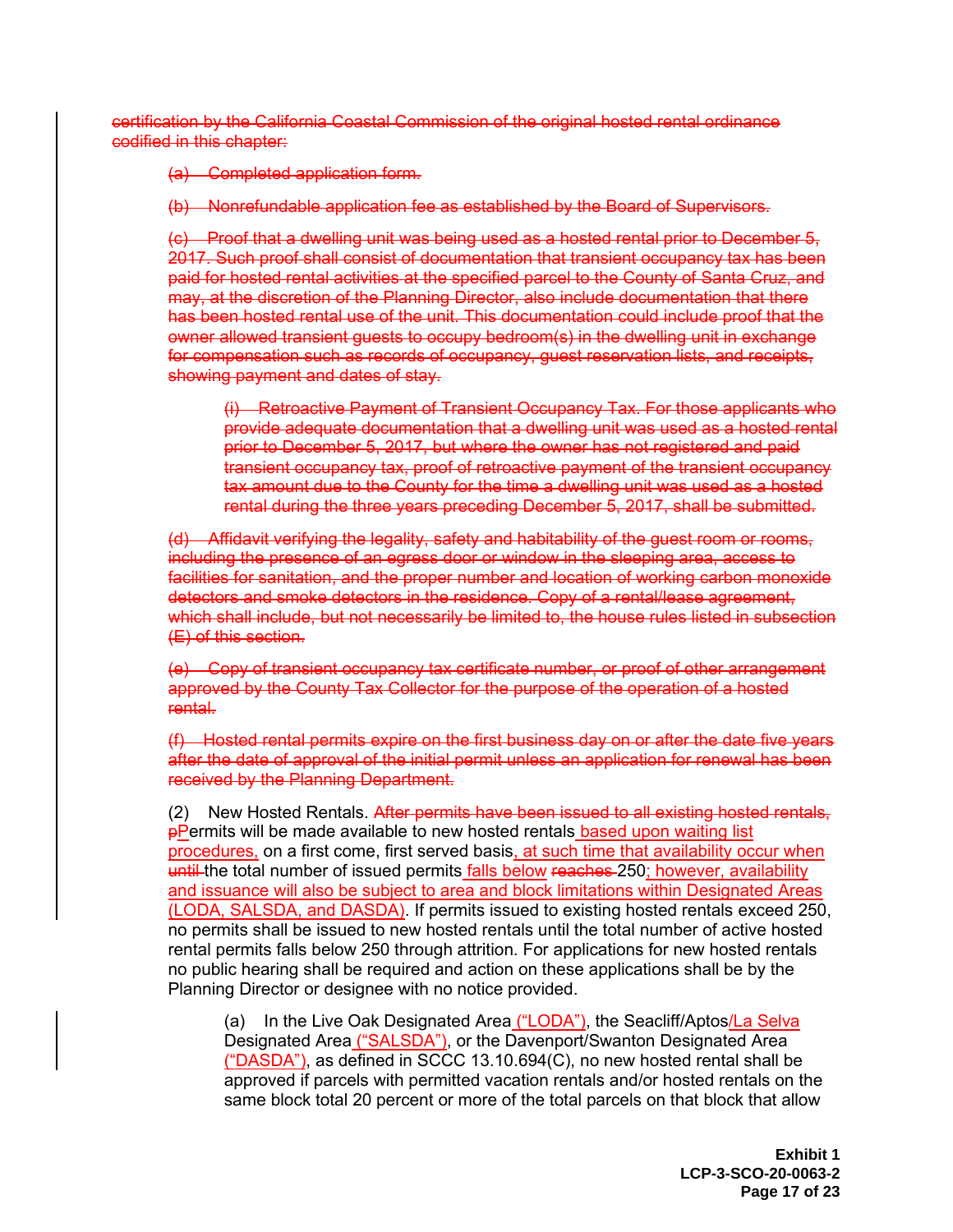residential use, excluding those parcels in the Mobile Home Park Combining **Zone-District; except that in the following areas the percentage of parcels that** may have vacation rentals and/or hosted rentals is not limited:

- (i) Pot Belly Beach Road;
- (ii) Las Olas Drive;

(iii) Those residentially zoned parcels in the Rio Del Mar flats consisting of parcels fronting on Stephen Road, Marina Avenue, and Venetian Road between its intersection with the Esplanade and Aptos Beach Drive to its intersection with Lake Court and Stephen Road;

(iv) Those parcels fronting on or gaining access from Cliff Court or fronting on or gaining access from Rio Del Mar Boulevard between its intersection with Aptos Beach Drive and Beach Drive to its intersection with Kingsbury Drive, Cliff Drive, and Beach Villa Lane;

(v) Beach Drive; and

(vi) Via Gaviota.

(b) Area and Block LimitsDesignated Area Caps. No more than 15 12 percent of all of the parcels that allow residential use in the Live Oak Designated AreaLODA, and no more than 3.9 percent in the Seacliff/Aptos Designated AreaSALSDA, and no more than 10 3.3 percent of all the parcels that allow residential use in the Davenport/Swanton Designated AreaDASDA, as defined in SCCC 13.10.694(C) Within the LODA, SALSDA, and DASDA, a maximum number of vacation rental permits and hosted rental permits may be issued as established by SCCC 13.10.694(D)(2)(a), excluding those parcels in the Mobile Home Park Combining Zone-District, may contain vacation rentals and/or hosted rentals.

(i) Notwithstanding these 20 percent block maximums, each block in the Live Oak Designated AreaLODA, the Seacliff/Aptos Designated AreaSALSDA, or the Davenport/Swanton Designated Area DASDA that has parcels that allow residential use, excluding those parcels in the Mobile Home Park Combining Zone-District, may have at least one parcel with a vacation rental and/or a hosted rental- if the applicable vacation rental and hosted rental regulations otherwise allow for issuance of a vacation rental and/or hosted rental permit (i.e. the overall Designated Area limits on numbers of vacation rentals and numbers of hosted rentals within each of the Designated Areas, are not exceeded and applications for available vacation rental and/or hosted rental permits are being accepted for processing by the County Planning Department).

(ii) A single parcel may hold permits for both a hosted rental and a vacation rental.

(c) Applicants for a permit for a new hosted rental shall provide the following to the Planning Department:

(i) Completed application form.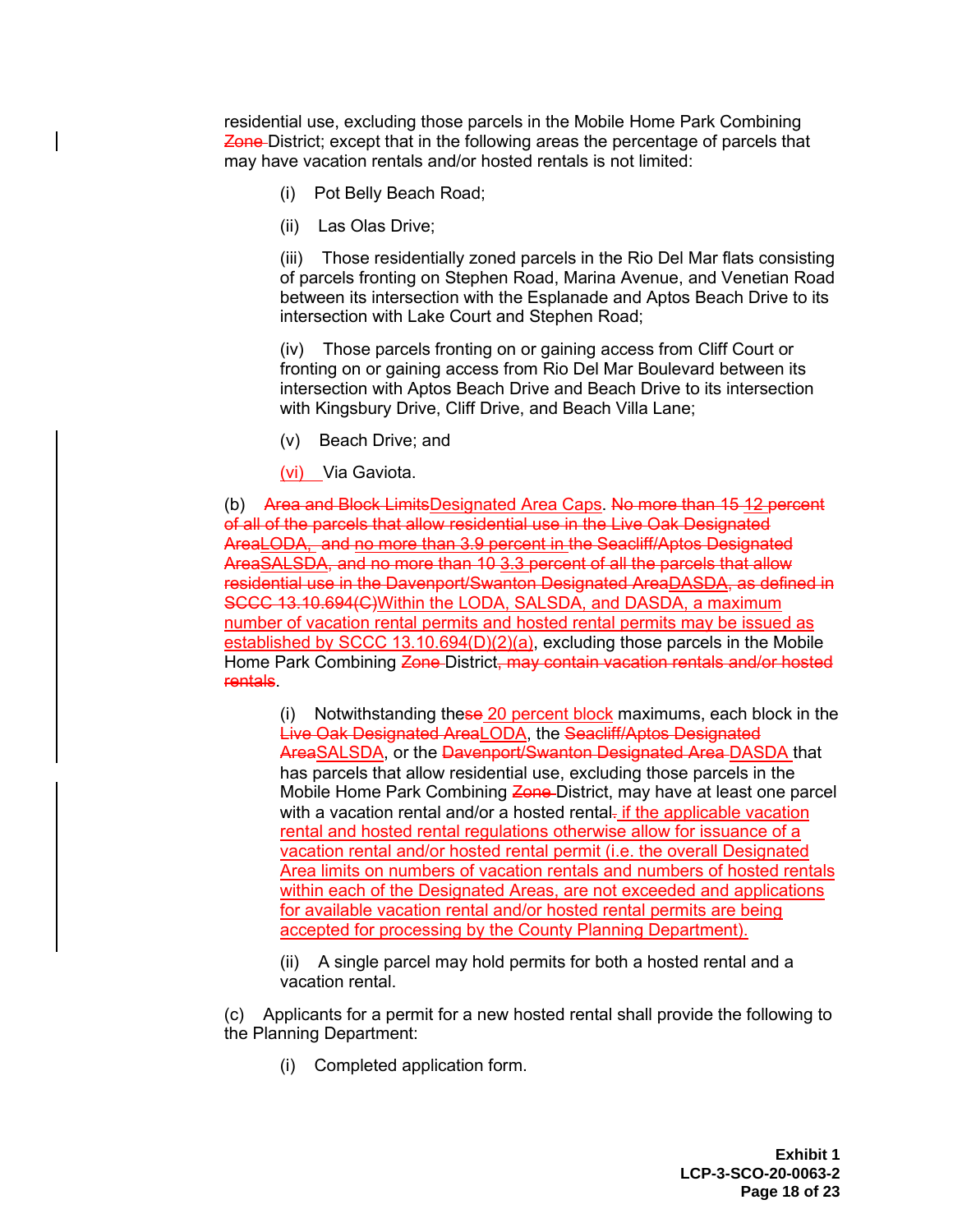(ii) Nonrefundable application fee as established by the Board of Supervisors.

(iii) Affidavit verifying the legality, safety and habitability of the guest room or rooms including the presence of an egress door or window in the sleeping area, access to facilities for sanitation, and the proper number and location of working carbon monoxide detectors and smoke detectors in the residence.

(iv) Copy of a rental/lease agreement, which shall include, but not necessarily be limited to, the performance standards listed in subsection (EF) of this section.

(v) Copy of County of Santa Cruz transient occupancy tax certificate number, or proof of registry with a verified on-line platform, other arrangement approved by the County Tax Collector for the purpose of the operation of a hosted rental.

(vi) Hosted rental permits expire on the first business day on or after the date five years after the date of approval of the initial permit unless an application for renewal has been received by the Planning Department.

(3) Renewal of Hosted Rental Permits. Hosted rental permits must be renewed every five years. An application to renew a permit for a hosted rental shall be made no sooner than 180 days before the expiration date of the existing permit, and no later than the date of expiration of that permit. Determination that the application is complete shall stay the expiration of the existing permit until final action is taken on the renewal application. Except as provided in SCCC 18.10.124(B), no public hearing shall be required and administrative action on permit renewal applications shall be by the Planning Director or designee, with no public notice of the proposed action provided required.

(a) Applicants for renewal of a permit for a hosted rental shall provide the following to the Planning Department:

(i) Completed application form.

(ii) Nonrefundable application fee as established by the Board of Supervisors.

(iii) Proof of payment of transient occupancy tax (or proof of registry with a verified on-line platform) for the use of the dwelling as a hosted rental and a summary of the dates the unit was used as a hosted rental between the time of issuance of the existing permit and the date of application for the renewal. Renewal applications must show significant rental use for three out of the previous five years. Significant rental use shall be interpreted to include no fewer than ten percent of weekend nights in a given year, or a minimum occupancy of five weekends or ten nights per calendar year. Determination of significant rental use shall be made in accordance with guidelines adopted by resolution of the Board of Supervisors.

(b) Approval or renewal of a hosted rental renewal permit shall be based on affirmative findings as set forth in SCCC 18.10.230(A), and with consideration of factors identified in the applicable hosted rental violations provisions below.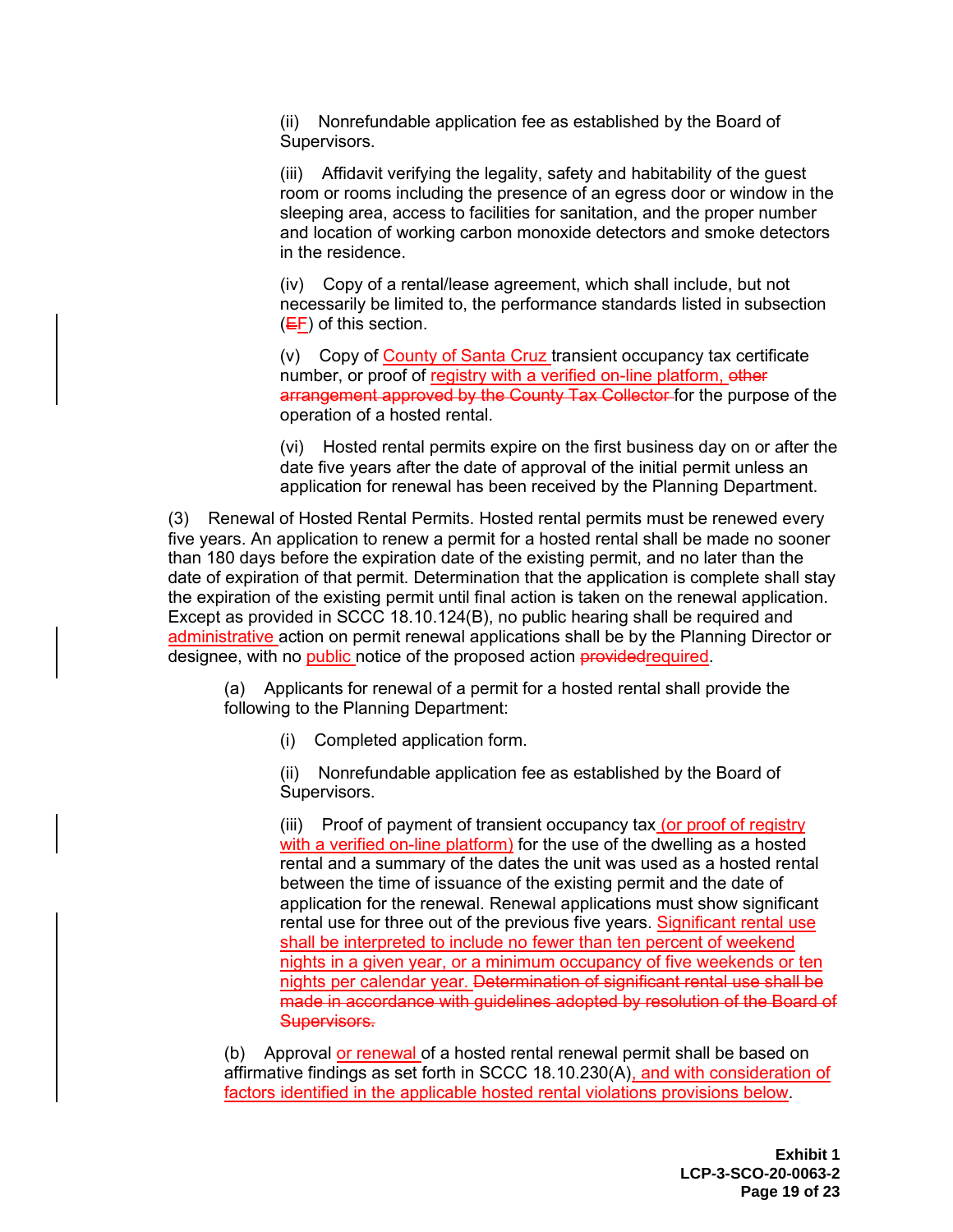Denial of an application for renewal shall be based on one or more of the required findings not being able to be made, as set forth in SCCC 18.10.230(A), and with consideration to factors that would support non-renewal of the hosted rental permit.

(F) All permitted hosted rentals shall comply with the following performance standards for their operations:

(1) Number of People Allowed. The maximum number of guests allowed in a hosted rental shall not exceed three people per hosted bedroom. Children under eight are not counted toward maximum occupancy. Rental to unaccompanied minors under the age of 18 is prohibited.

(2) Posting of House Rules. Hosted rental house rules shall be included in the rental agreement and also posted inside the hosted rental in a location readily visible to all guests. The house rules shall include, but not necessarily be limited to, the following: number of guests allowed, number of vehicles, noise limits, rules for pets, prohibition on events and outdoor parties, no illegal behavior or disturbances including an explicit statement that fireworks are illegal in Santa Cruz County, directions for trash management (e.g., trash to be kept in covered containers only), and emergency evacuation instructions.

(3) Noise. All hosted rentals shall comply with the standards of **Chapter-SCCC** 8.30 SCCC, Noise, and a copy of that chapter shall be posted inside the hosted rental in a location readily visible to all guests. No use of equipment requiring more than standard household electrical current at 110 volts or activities that produce noise, dust, odor, or vibration detrimental to occupants of adjoining dwellings is allowed within the hosted rental room.

(4) Food. No cooking shall be allowed in any guest room or in any bathroom. Food service, if provided, shall be limited to breakfast served to guests only, and shall be subject to applicable regulations of the Santa Cruz County Environmental Health Department.

(5) Pets. Pets, if allowed by the owner, shall be secured on the property at all times. Continual nuisance barking by unattended pets is prohibited.

(6) Events Prohibited. No weddings, outdoor parties, or similar activities are authorized under a hosted rental permit.

(7) Habitability. The hosted rental shall provide facilities for sleeping, bathing, and toileting inside of a permanent dwelling that is suitable for human occupancy. Rental of sleeping space in or on balconies, porches, tents, sheds, vehicles, RVs, or outdoor areas is prohibited as a hosted rental.

(8) Management. The long-term resident of a hosted rental is responsible for ensuring that the property does not become a nuisance due to short-term rental activity.

(9) Signs. On-site advertising signs or other displays indicating that the residence is being utilized as a short-term rental are prohibited.

(10) Parking. Neighborhood parking impact shall be mitigated by limiting guests of hosted rentals to bringing only one car per hosted bedroom to the hosted rental property. These cars may be parked on--site or in legal street parking close to the host property.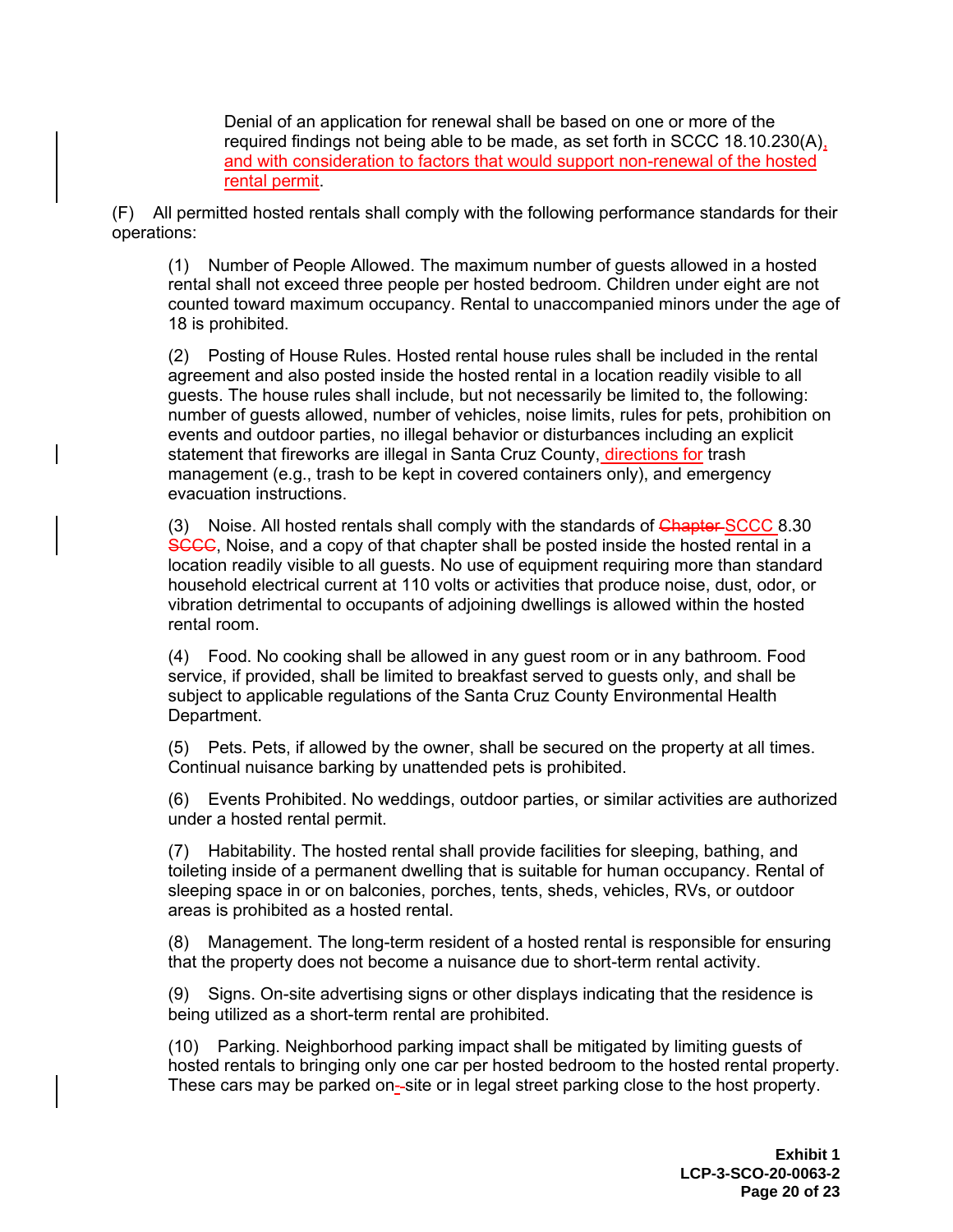(11) Advertising. All advertising for hosted rentals shall include the hosted rental permit number in the first two lines of the advertisement text, and where photos are included, a photo containing the permit number shall be included.

(G) Transient Occupancy Tax. Each hosted rental shall meet the regulations and standards set forth in Chapter SCCC 4.24-SCCC, and as administered by the County Tax Collector including any required payment of transient occupancy tax.

(H) Transfer of Property with Hosted Rental Permit. When any property transfer triggers reassessment pursuant to the California Revenue and Taxation Code Section 60 et seq. as determined by the Assessor, the hosted rental permit associated with the property shall expire and shall become nonrenewable at the time of property transfer. Availability and issuance of a hosted rental permit for any property within the Designated Areas (LODA, SALSDA, DASDA) shall be subject to the waiting list procedures of the vacation rental regulations of SCCC 13.10.694.

(I) Violation. It is unlawful for any person to use or allow the use of property in violation of the provisions of this section or any conditions of approval contained in a hosted rental permit. The penalties for violation of this section are set forth in Chapter-SCCC 19.01-SCCC, Enforcement of Land Use Regulations.

A violation of any of the requirements to obtain a hosted rental permit may be grounds for denial of a new hosted rental permit application. Further, violations of hosted rental regulations, or of any other provisions of the Santa Cruz County Code, may be grounds for denial of a renewal application or revocation of an existing vacation rental permit after consideration at a Level V public hearing by the Zoning Administrator (or by the Planning Commission upon referral).

If more than two documented, significant violations occur on a hosted rental property within any 12-month period, a permit may-shall be reviewed-noticed for a Level V public hearing to consider permit revocation, or an application for renewal may be denied. Evidence of s"Significant violations" includesare:, but is not limited to, copies of citations, for violation of SCCC 8.30 (Noise); violation of any specific conditions of approval associated with the permit; mis-advertising the capacity and limitations applicable to the hosted rental; written warnings, or other documentation filed by law enforcement; copies of homeowner association warnings, reprimands, or other association actions; a permit holder providing false or misleading information on an application or renewal application; evidence of violations of Sstate or County health regulations; non-compliance with a public health order or emergency regulation issued by state or local authorities which may limit use and occupancy of vacation rentals; evidence that a permit holder is delinquentdelinquency in payment of transient occupancy taxes, fines, or penalties; evidence of non-responsive property management, including failure by the host or local property manager (as defined in SCCC 13.10.694(E)) to respond to calls within 60 minutes; and failure to maintain signage in compliance with this section; verified neighbor complaints of noise or other disturbances, particularly those involving the use of fireworks by occupants of the hosted rental; or other documents which substantiate allegations of significant violations. In the event a permit is revoked, or a renewal is denied by the County, no application for a hosted rental permit by the person or entity from whom the permit was revoked or who was denied renewal shall be filed barred from applying for a hosted rental permit foron the same parcel within two years after the date of revocation or denial, without prior consent of the Board of Supervisors.

(J) It is unlawful to make a false report to the Sheriff's Office regarding activities associated with hosted rentals. [Ord. 5266 § 7, 2018].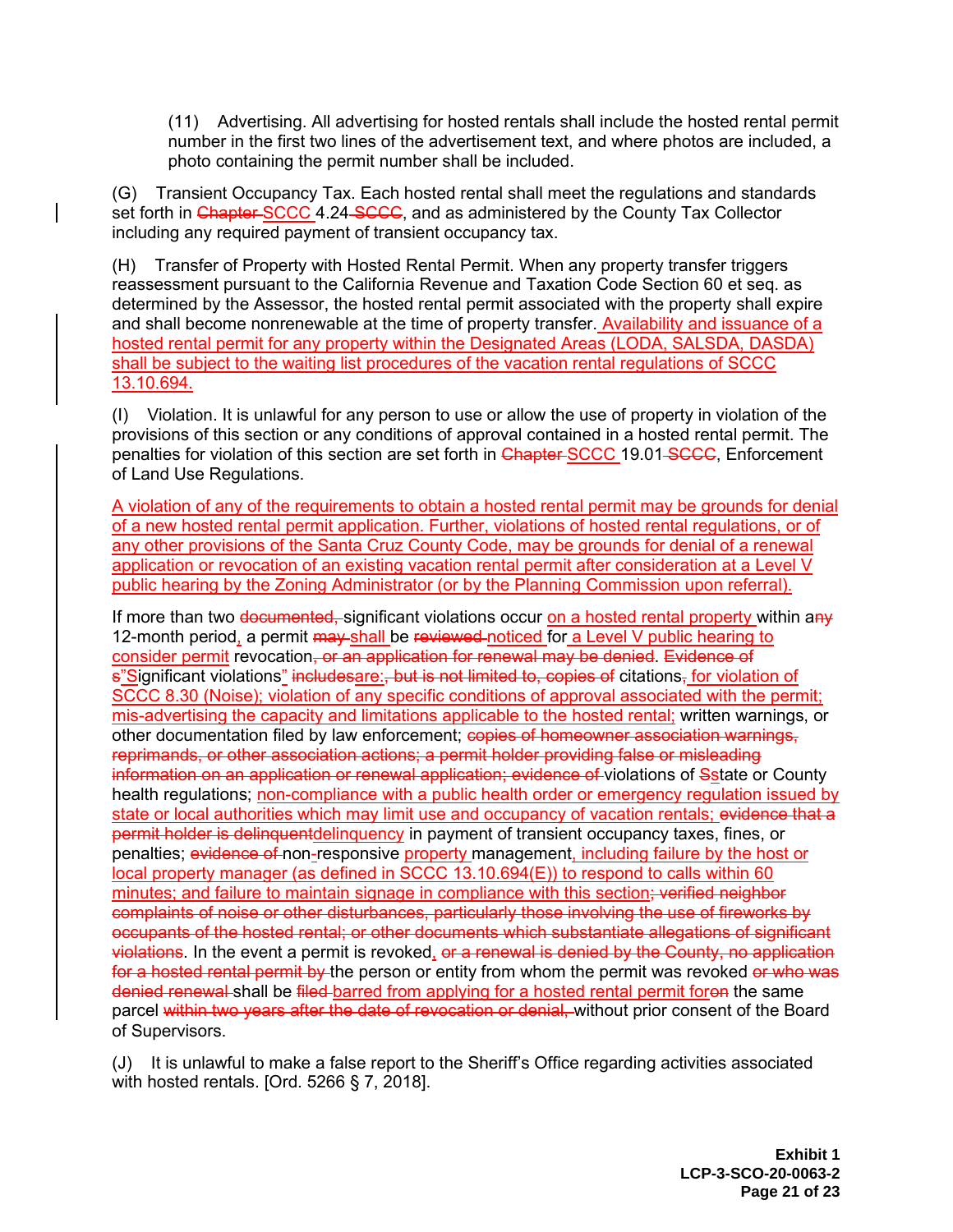## **SECTION VIII**

Santa Cruz County Code Section 13.10.700 is hereby amended as follows:

#### **13.10.700-H "H" definitions.**

"Habitable accessory structure" means a detached, subordinate structure, the use of which is appropriate, subordinate and customarily incidental to that of the main structure or the main use of the land and which is located on the same site with the main structure or use and contains some or all of the required amenities and some or all of the allowed amenities for habitable structures shown in Table 13.10.611-1<del>, Amenities Regulations, for habitable accessory</del> structures.

"Home occupation" means an accessory use of a dwelling unit, which is secondary to the primary residential use, for gainful employment involving the manufacture, provision, or sale of goods and/or services performed by a full-time inhabitant of the unit that does not affect the residential character of the property or neighborhood. Commercial weddings and similar celebrations, community events, and fundraisers are not eligible to be permitted as home occupations.

## **13.10.700-N "N" definitions.**

"Nonhabitable accessory structure" means a detached, subordinate structure, the use of which is appropriate, subordinate and customarily incidental to that of the main structure or the main use of the land and which is located on the same site with the main structure or use and contains some or all of the required amenities and some or all of the allowed features and amenities for nonhabitable structures shown in Table 13.10.611-1<del>, Amenities Regulations, for</del> nonhabitable accessory structures.

#### **13.10.700-T "T" definitions.**

"Temporary use or structure" means an intermittent (not more than four times per year) commercial activity, the period of operation of which does not exceed 45 days at any one timea use or structure that is allowed to occur on a site for a limited time, subject to applicable regulations for temporary uses or structures, required permits, and site-specific permit conditions.

#### **SECTION IX**

The adoption of this ordinance is not a "project" within the meaning of the California Environmental Quality Act (CEQA) because it involves organizational or administrative activities of the County that will not result in direct or indirect physical changes in the environment pursuant to CEQA Guidelines section 15378(b)(5). The ordinance is statutorily exempt under CEQA Guidelines section 15269 (Emergency Projects) because temporary permits allow specific actions that would require safe physical distancing consistent with the State's Resilience Roadmap and County and State Guidelines to mitigate the COVID-19 public health emergency. The ordinance is also categorically exempt under CEQA Guidelines section 15301 (Existing Facilities) because the actions are limited to the permitting and minor modifications of existing facilities, which would result in a negligible expansion of existing commercial uses and a negligible expansion of the public's use of rights of way. The ordinance is further exempt under CEQA Guidelines section 15061(b)(3) because it can be seen with certainty that there is no possibility the activity may have a significant effect on the environment.

> **Exhibit 1 LCP-3-SCO-20-0063-2 Page 22 of 23**